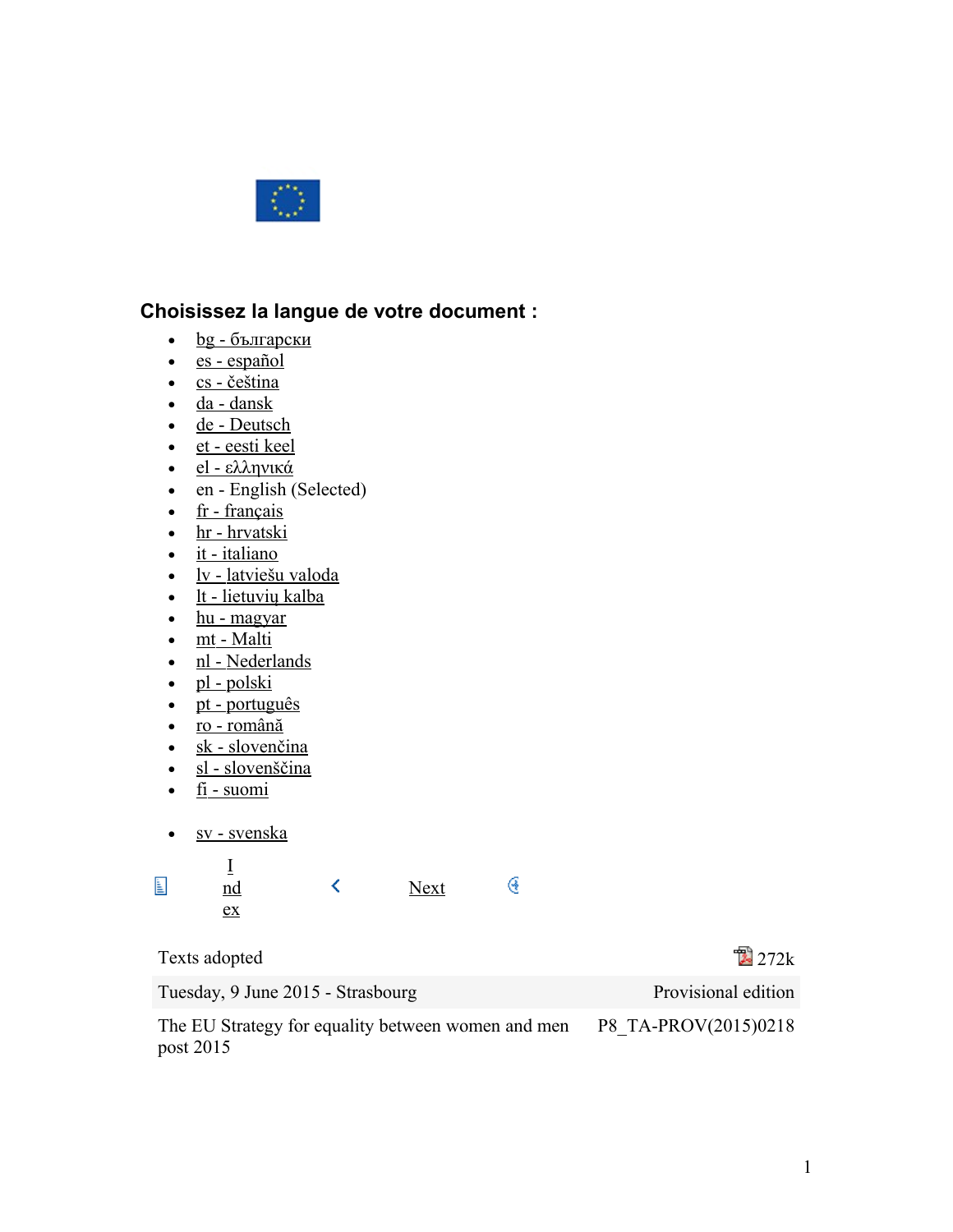European Parliament resolution of 09 June 2015 on the EU Strategy for equality between women and men post 2015 [\(2014/2152\(INI\)\)](http://www.europarl.europa.eu/oeil/popups/ficheprocedure.do?lang=en&reference=2014/2152(INI))

The European Parliament,

– having regard to Article 2 and Article 3(3), second subparagraph, of the Treaty on European Union (TEU) and Article 8 of the Treaty on the Functioning of the European Union (TFEU),

– having regard to Article 23 of the Charter of Fundamental Rights of the European Union,

– having regard to the European Convention for the Protection of Human Rights and Fundamental Freedoms (ECHR),

– having regard to the 1948 Universal Declaration of Human Rights,

– having regard to the 1979 UN Convention on the Elimination of All Forms of Discrimination against Women (CEDAW),

– having regard to the 1949 UN Convention for the Suppression of the Traffic in Persons and of the Exploitation of the Prostitution of Others,

– having regard to the Beijing Declaration and Platform for Action adopted by the Fourth World Conference on Women on 15 September 1995, to the subsequent outcome documents adopted at the United Nations Beijing+5 (2000), Beijing +10 (2005) and Beijing +15 (2010) special sessions and on the outcome document of the Beijing +20 review conference,

– having regard to European Parliament and Council Regulation 606/2013 of 12 June 2013 on mutual recognition of protection measures in civil matters $(1)$ ,

– having regard to European Parliament and Council Regulation 1567/2003 of 15 July 2003 on aid for policies and actions on reproductive and sexual health and rights in developing countries $(2)$ ,

– having regard to European Parliament and Council Directive 2012/29/EU of 25 October 2012 establishing minimum standards on the rights, support and protection of victims of crime, and replacing Council Framework Decision 2001/220/JH[A\(3\)](http://www.europarl.europa.eu/sides/getDoc.do?pubRef=-//EP//TEXT+TA+P8-TA-2015-0218+0+DOC+XML+V0//EN#def_1_3) ,

– having regard to European Parliament and Council Directive 2011/99/EU of 13 December 2011 on the European protection order $(4)$ ,

– having regard to European Parliament and Council Directive 2011/36/EU of 5 April 2011 on preventing and combating trafficking in human beings and protecting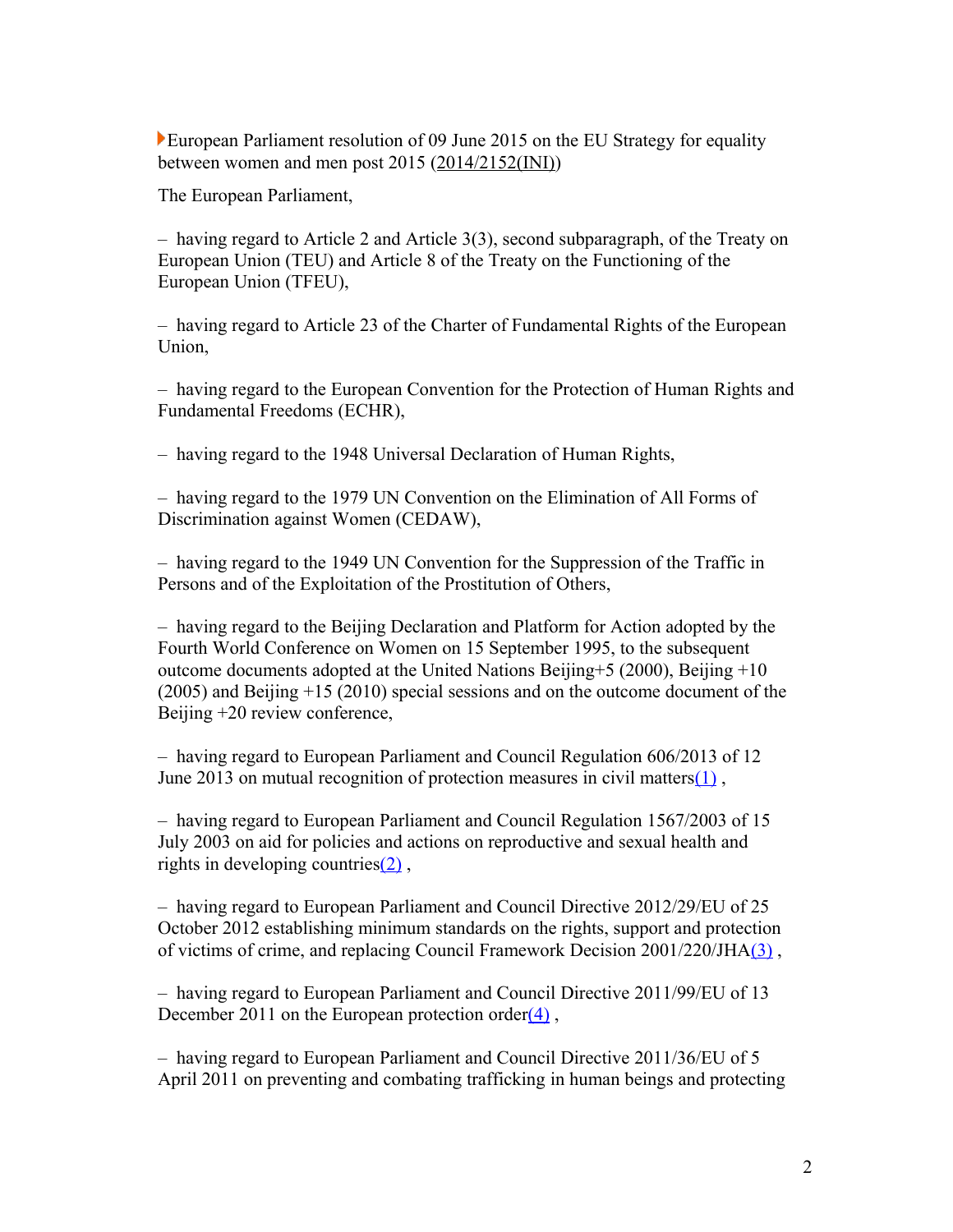its victims and replacing Council Framework Decision 2002/629/JH[A\(5\)](http://www.europarl.europa.eu/sides/getDoc.do?pubRef=-//EP//TEXT+TA+P8-TA-2015-0218+0+DOC+XML+V0//EN#def_1_5) ,

– having regard to European Parliament and Council Directive 2010/41/EU of 7 July 2010 on the application of the principle of equal treatment between men and women engaged in an activity in a self-employed capacity and repealing Council Directive  $86/613/EEC(6)$ ,

– having regard to Council Directive 2010/18/EU of 8 March 2010 implementing the revised Framework Agreement on parental leave concluded by BusinessEurope, UEAPME, CEEP and ETUC and repealing Directive 96/34/E[C\(7\)](http://www.europarl.europa.eu/sides/getDoc.do?pubRef=-//EP//TEXT+TA+P8-TA-2015-0218+0+DOC+XML+V0//EN#def_1_7) ,

– having regard to Directive 2006/54/EC of the European Parliament and the Council of 5 July 2006 on the implementation of the principle of equal opportunities and equal treatment of men and women in matters of employment and occupation  $(recast)(8)$ .

– having regard to Council Directive 92/85/EEC of 19 October 1992 on the introduction of measures to encourage improvements in the safety and health at work of pregnant workers and workers who have recently given birth or are breastfeeding (tenth individual Directive within the meaning of Article 16(1) of Directive  $89/391/EEC(9)$ ,

– having regard to Directive 2004/113/EC on implementing the principle of equal treatment between men and women in the access to and supply of goods and services and the related judgment of 1 March 2011 of the Court of Justice of the European Union in the Test-Achats case  $(C-236/09)(10)$ ,

– having regard to the Council of Europe Convention on preventing and combating violence against women and domestic violence (Istanbul Convention),

– having regard to the European Pact for Gender Equality (2011-2020), adopted by the European Council in March 201[1\(11\)](http://www.europarl.europa.eu/sides/getDoc.do?pubRef=-//EP//TEXT+TA+P8-TA-2015-0218+0+DOC+XML+V0//EN#def_1_11) ,

– having regard to the Commission communication of 5 March 2010 entitled 'A Strengthened Commitment to Equality between Women and Men: A Women's Charter' [\(COM\(2010\)0078\)](http://ec.europa.eu/prelex/liste_resultats.cfm?CL=en&ReqId=0&DocType=COM&DocYear=2010&DocNum=0078),

– having regard to the Commission communication of 21 September 2010 entitled 'Strategy for equality between women and men 2010-2015' [\(COM\(2010\)0491\)](http://ec.europa.eu/prelex/liste_resultats.cfm?CL=en&ReqId=0&DocType=COM&DocYear=2010&DocNum=0491),

– having regard to the Commission communication of 3 March 2010 entitled 'EU 2020: a European strategy for smart, sustainable and inclusive growth' [\(COM\(2010\)2020\)](http://ec.europa.eu/prelex/liste_resultats.cfm?CL=en&ReqId=0&DocType=COM&DocYear=2010&DocNum=2020),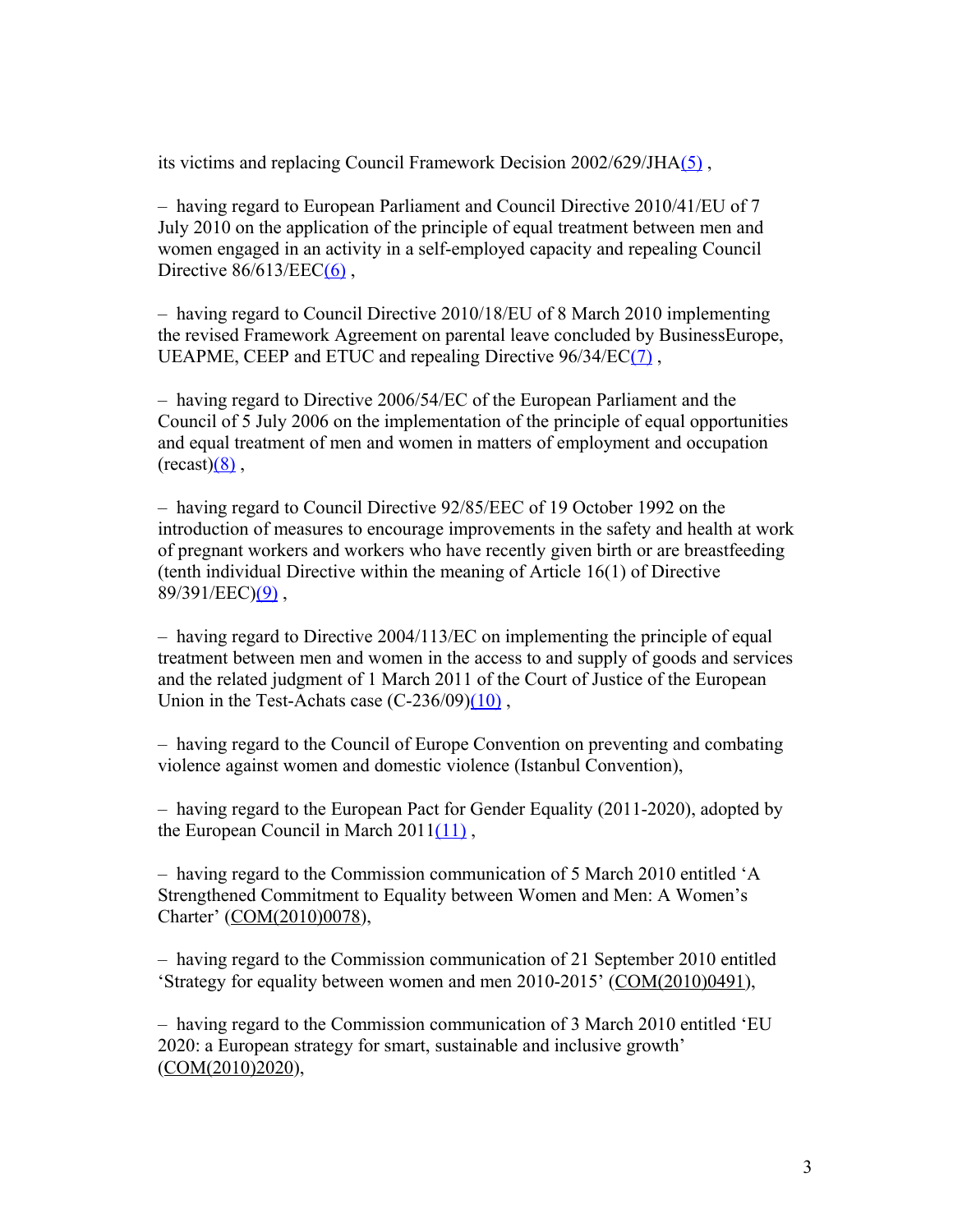– having regard to the Commission communication of 20 September 2011 entitled 'Supporting growth and jobs – An agenda for the modernisation of Europe's higher education systems' [\(COM\(2011\)0567\)](http://ec.europa.eu/prelex/liste_resultats.cfm?CL=en&ReqId=0&DocType=COM&DocYear=2011&DocNum=0567),

– having regard to the Commission Staff Working Document of 16 September 2013 entitled 'Mid-term review of the Strategy for equality between women and men (2010–2015)' (SWD(2013)0339),

– having regard to the Commission Staff Working Document of 8 March 2010 entitled 'EU Plan of Action on Gender Equality and Women's Empowerment in Development (2010-2015)' (SWD(2010)0265),

– having regard to the conclusions of the Employment, Social Policy, Health and Consumer Affairs Council of 19-20 June 2014,

– having regard to the study by European Parliament Policy Department C entitled 'Study on the Evaluation of the Strategy for Equality between Women and Men 2010-2015 as a contribution to achieve the goals of the Beijing Platform for Action', published in 2014,

– having regard to the report of the European Agency for Fundamental Rights (FRA) entitled 'Violence against women – an EU-wide survey. Main results' published in March 2014,

– having regard to the report of the European Agency for Fundamental Rights (FRA) entitled 'Discrimination against and living conditions of Roma women in 11 EU Member States' published in October 2014,

– having regard to the report of the European Agency for Fundamental Rights (FRA) entitled 'Being Trans in the EU - Comparative analysis of the EU LGBT survey data' published in December 2014,

– having regard to its resolutions of 15 June 1995 on the Fourth World Conference on Women in Beijing: 'Equality, Development and Peace['\(12\)](http://www.europarl.europa.eu/sides/getDoc.do?pubRef=-//EP//TEXT+TA+P8-TA-2015-0218+0+DOC+XML+V0//EN#def_1_12) , of 10 March 2005 on the follow-up to the Fourth World Conference on Women – Platform for Action, Beijing  $+10(13)$ , and of 25 February 2010 on Beijing  $+15$  – UN Platform for Action for Gender Equality $(14)$ ,

– having regard to its resolutions of 10 February 2010 on equality between women and men in the European Union  $-2009(15)$ , of 8 February 2011 on equality between women and men in the European Union  $-2010(16)$  and of 13 March 2012 on equality between women and men in the European Union –  $2011(17)$ , and of 10 March 2015 on progress on equality between women and men in the European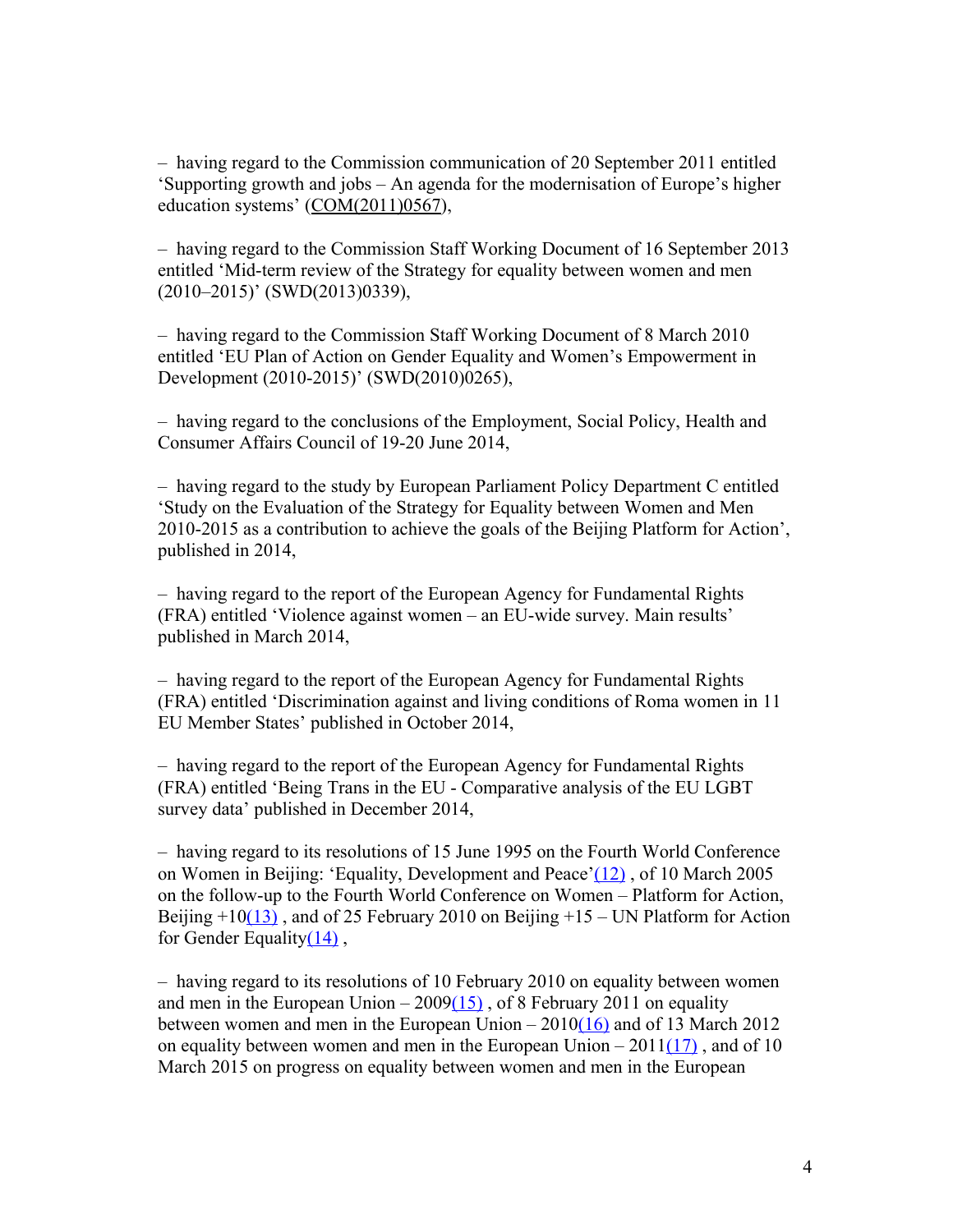Union  $-2013(18)$ ,

– having regard to its resolution of 12 September 2013 on the application of the principle of equal pay for male and female workers for equal work or work of equal value $(19)$ ,

– having regard to its resolution of 12 March 2013 on eliminating gender stereotypes in the  $EU(20)$ ,

– having regard to its resolutions of 17 June 2010 on gender aspects of the economic downturn and financial crisi[s\(21\)](http://www.europarl.europa.eu/sides/getDoc.do?pubRef=-//EP//TEXT+TA+P8-TA-2015-0218+0+DOC+XML+V0//EN#def_1_21) and of 12 March 2013 on the impact of the economic crisis on gender equality and women's right[s\(22\)](http://www.europarl.europa.eu/sides/getDoc.do?pubRef=-//EP//TEXT+TA+P8-TA-2015-0218+0+DOC+XML+V0//EN#def_1_22) ,

– having regard to its resolution of 6 February 2013 on the 57th session on UN CSW: Elimination and prevention of all forms of violence against women and  $grls(23)$ ,

– having regard to its resolution of 24 May 2012 with recommendations to the Commission on application of the principle of equal pay for male and female workers for equal work or work of equal value $(24)$ ,

– having regard to its resolution of 20 November 2013 on the proposal for a directive of the European Parliament and of the Council on improving the gender balance among non-executive directors of companies listed on stock exchanges and related measure[s\(25\)](http://www.europarl.europa.eu/sides/getDoc.do?pubRef=-//EP//TEXT+TA+P8-TA-2015-0218+0+DOC+XML+V0//EN#def_1_25) ,

– having regard to its resolution of 25 February 2014 with recommendations to the Commission on combating Violence Against Wome[n\(26\)](http://www.europarl.europa.eu/sides/getDoc.do?pubRef=-//EP//TEXT+TA+P8-TA-2015-0218+0+DOC+XML+V0//EN#def_1_26) ,

– having regard to its resolution of 6 February 2014 on the European Semester for economic policy coordination: Annual Growth Survey 201[4\(27\)](http://www.europarl.europa.eu/sides/getDoc.do?pubRef=-//EP//TEXT+TA+P8-TA-2015-0218+0+DOC+XML+V0//EN#def_1_27) ,

– having regard to Rule 52 of its Rules of Procedure,

– having regard to the report of the Committee on Women's Rights and Gender Equality and the opinion of the Committee on Employment and Social Affairs [\(A8-](http://www.europarl.europa.eu/sides/getDoc.do?type=REPORT&reference=A8-2015-0163&language=EN) [0163/2015\)](http://www.europarl.europa.eu/sides/getDoc.do?type=REPORT&reference=A8-2015-0163&language=EN),

A. whereas the right to equal treatment is a defining fundamental right recognised in the Treaties of the European Union which is deeply rooted in European society and is essential for the further development of this society and should apply in legislation, in practice, in case-law and in real life;

B. whereas the EU has historically taken some important steps to strengthen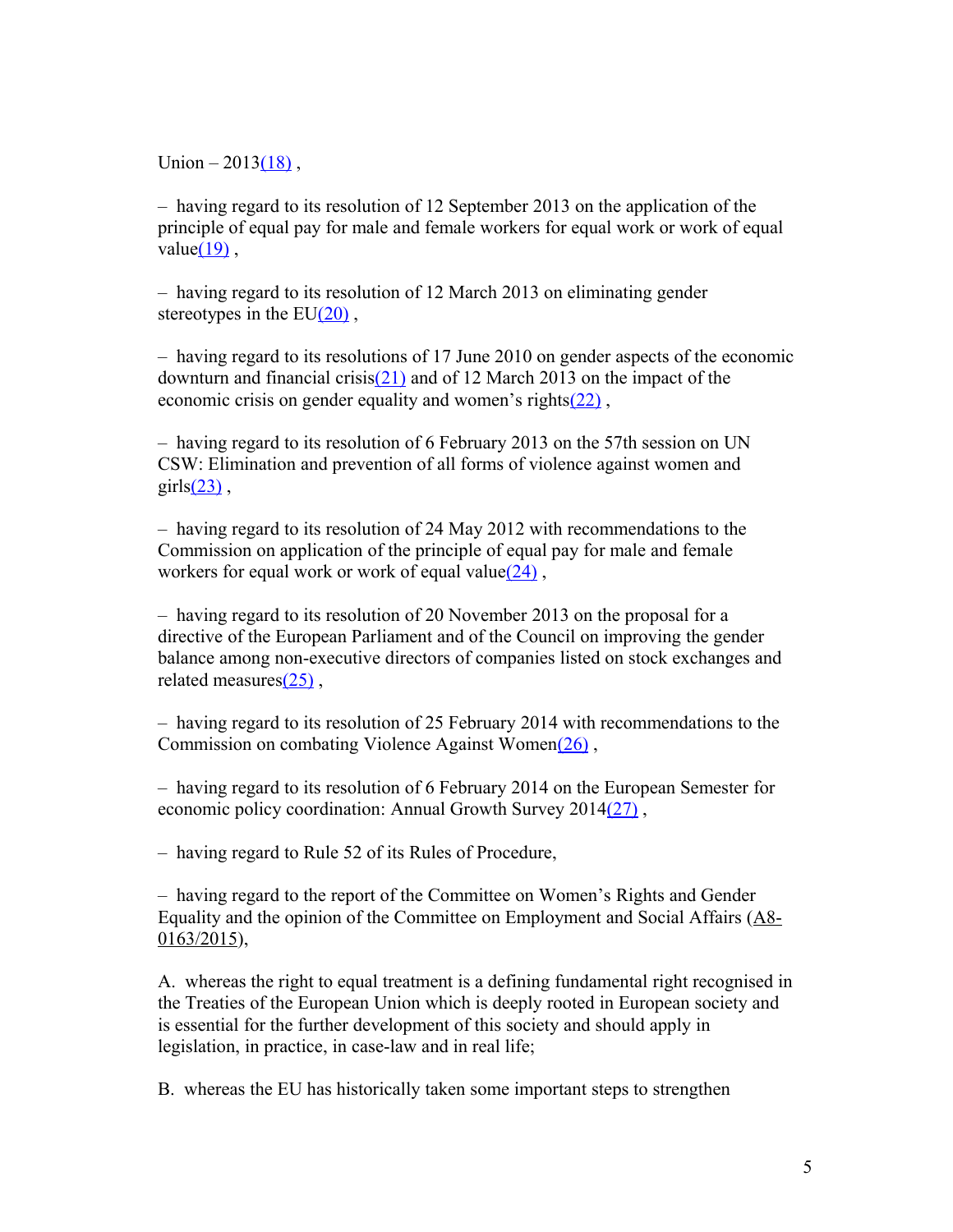women's rights and gender equality, but there has been a slowdown in political action and reform for gender equality during the last decade at EU level; whereas the previous Commission strategy was too weak and did not result in sufficient action being taken for gender equality; whereas a new strategy will need to give new impetus and deliver concrete action to strengthen women's rights and promote gender equality;

C. whereas under the previous Commission strategy some of the goals that had been set were attained, but full gender equality was not achieved, while evidence for the interaction of various forms of discrimination, precise targets and effective evaluation measures was often lacking and gender mainstreaming continued to be applied only to a limited extent;

D. whereas gender equality is a basic value of the EU recognised in the Treaties and in the Charter of Fundamental Rights and the EU has assumed the specific task of integrating it in all its activities; whereas gender equality is essential as a strategic objective to achieve the overall EU objectives, such as the employment rate target within the Europe 2020 strategy and a key economic asset to promote fair and inclusive economic growth; whereas reducing occupational inequality is not just a goal in terms of equal treatment, but also in terms of labour market efficiency and fluidity;

E. whereas the gap in education, employment, health and discrimination between Roma and mainstream society remains wide, and the situation for Roma women in the EU is even worse as a result of multiple discrimination based on both ethnicity and sex;

F. whereas the economic and political situation in Europe can only be improved and the consequences of demographic change averted if the talents and potential of all women and men are used;

G. whereas we cannot remain tied to redundant and environmentally unsustainable economic models based on an outdated distribution of work along gender lines which has been superseded by the integration of women in the labour market; whereas we need a new, socially sustainable model based on knowledge and innovation that incorporates the full range of women's talents in the productive fabric, including by questioning some industrial norms and the factors that assign men and women to different occupations, that redresses the balance of responsibility between men and women in the public and private spheres and that harmonises the personal and working lives of workers of both genders;

H. whereas providing access to affordable, high-quality childcare and support services for the elderly and other dependants is essential for ensuring the equal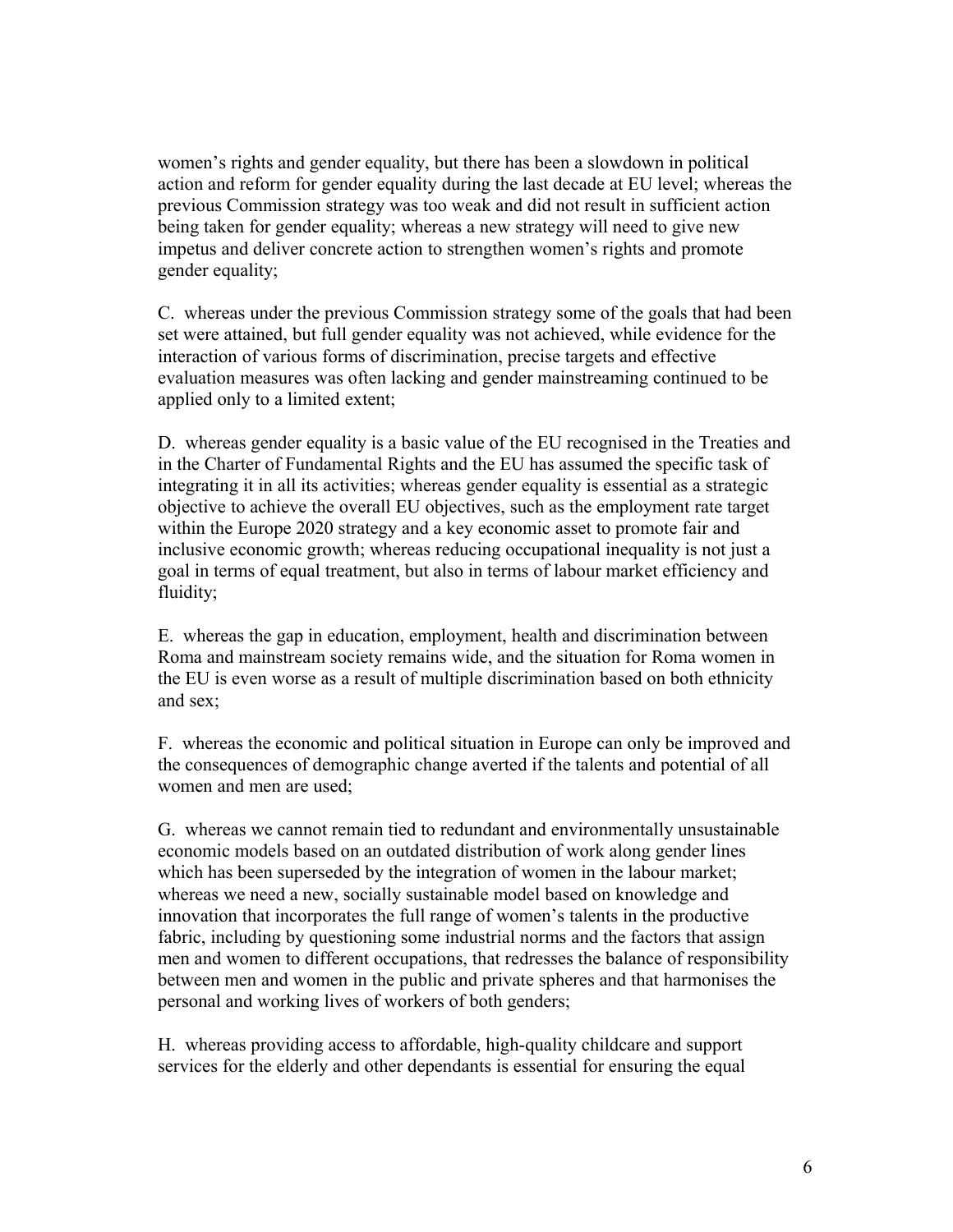participation of men and women in the labour market, education and training;

I. whereas this year marks the twentieth anniversary of the Beijing Platform for Action and its goals and full implementation are now more relevant than ever;

J. whereas violence against women, whether physical, sexual or psychological, is a prime obstacle to equality between women and men and remains the most widespread violation of human rights affecting all levels of society, but one of the least reported crimes; whereas despite measures taken to counter it, according to the FRA survey carried out in March 2014, 55 % of women have experienced one or more forms of sexual harassment in the course of their lives and 33 % of women have experienced physical and/or sexual violence since the age of 15; whereas a life free of violence is a prerequisite for full participation in society and strong measures must be introduced to combat violence against women;

K. whereas forced prostitution is violence that particularly affects the most vulnerable, is mostly related to organised crime networks and trafficking in human beings and is an obstacle to equality between women and men;

L. whereas, owing to traditional structures and tax disincentives, women have had second-earner status imposed on them, in the form of both vertical and horizontal segregation in the labour market, an incomplete employment history and genderspecific wage inequality, and whereas in addition unpaid care, childcare, nursing of the elderly and other dependants and domestic work are performed much more frequently by women, who therefore have less time available to pursue paid work, which in turn results in a much lower pension, which is why the compatibility of work and family life, in particular to achieve the objectives of the Europe 2020 strategy, should continue to be supported by practical measures, a process in which men in particular need to become more involved;

M. whereas the female employment rate is 63 %, or 53,5 % if employment is measured in full-time equivalents( $\frac{28}{28}$ ); whereas the gender pay gap stands at 16,4 % and the gender pension gap is 39 % on average; whereas women's participation in the labour market does not always translate into influence, positions of power and decision-making being mostly occupied by men, which limits women in their ability to wield influence and represents a democratic deficit in decision-making, given that women make up half of the population; whereas the promotion of gender equality goes beyond the prohibition of discrimination based on gender and positive action in support of women has proven to be essential to their full integration in the labour market, political and economic decision-making and society in general; whereas the exclusion of women from positions of power and decision-making bodies has a detrimental effect on their ability to influence both their own development and emancipation and the development of society;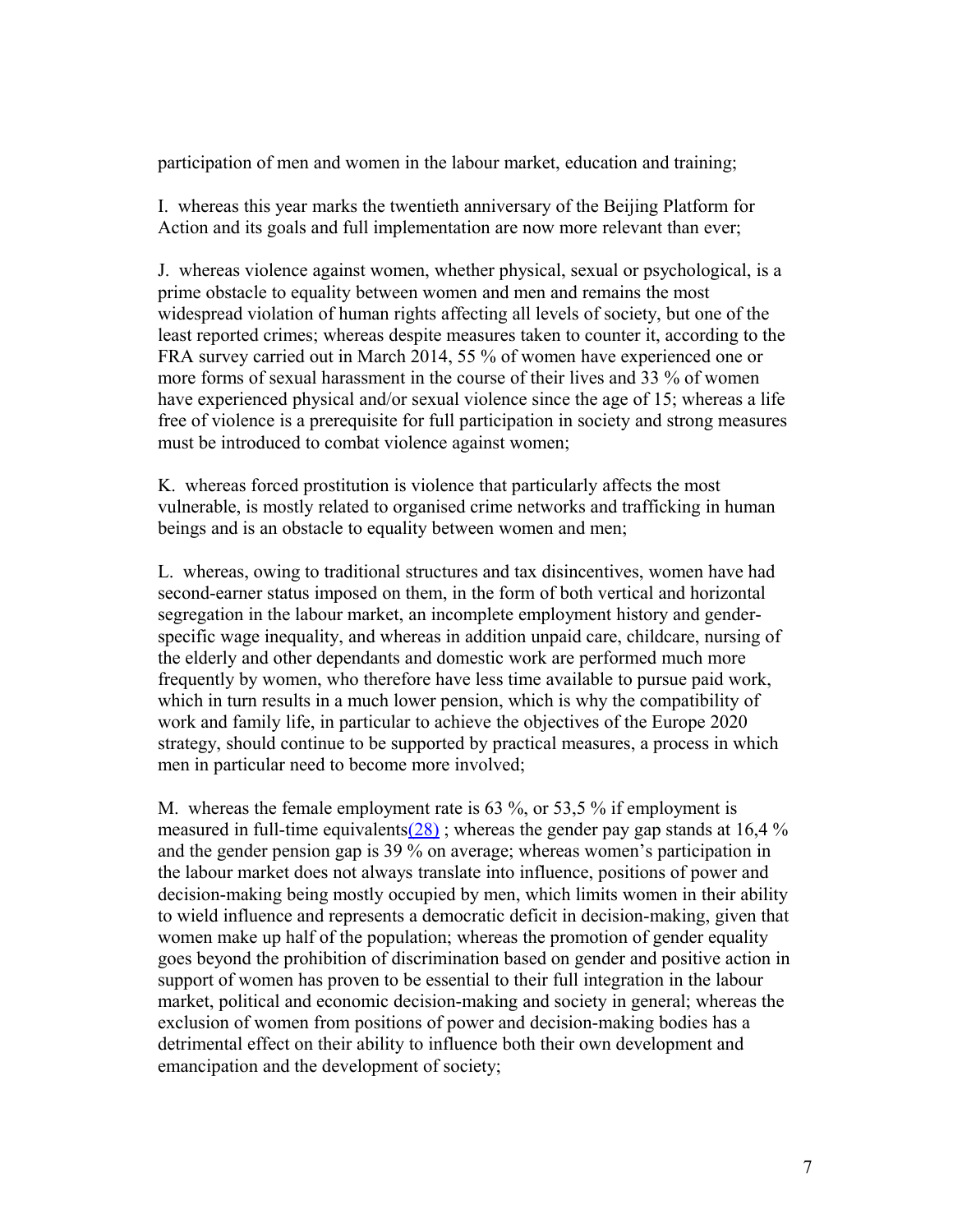N. whereas gender quotas and zipped lists in political decision-making have proven most effective tools in addressing discrimination and gender power imbalances and improving democratic representation on political decision-making bodies;

O. whereas the failure to promote policies making for work-life balance, the insufficient promotion of flexible working hours, especially among men, and the low take-up rate of parental and paternity leave pose important obstacles for women's economic independence and the equal sharing of family and domestic responsibilities;

P. whereas the face of poverty in Europe is disproportionately female, and this includes particularly single mothers, women with disabilities, young women, old women, migrant women and ethnic minority women, all of whom are affected by poverty and social exclusion, a situation aggravated by the economic crisis and specific austerity measures, which should not justify doing less work for equality, as well as by job insecurity, part-time employment, low wages and pensions, the difficulty of accessing basic social and health services, and the fact that it is particularly public-sector jobs and services in the care sector that are being eliminated, which makes the gender equality perspective even more important;

Q. whereas women in rural areas suffer more from multiple discrimination and gender stereotypes than women in urban areas and the employment rate of women in rural areas is much lower than that of women in cities; whereas rural areas are affected by the absence of high-quality employment opportunities; whereas, in addition, many women are never active in the official labour market and are therefore neither registered as unemployed nor included in unemployment statistics, which leads to particular financial and legal problems in relation to the right to maternity and sick leave, the acquisition of pension rights and access to social security, as well as problems in the event of divorce;

R. whereas traditional gender roles and stereotypes still exert a great deal of influence over the division of labour in the home, in education, in careers, in the workplace and in society in general;

S. whereas gender stereotypes and traditional structures have a negative impact on health and universal access to sexual and reproductive health and the associated rights, which are fundamental human rights and should therefore never be restricted; whereas the right to control one's own body and to self-determination is a fundamental prerequisite for universal equality;

T. whereas one in six couples worldwide experience some form of infertility problem; whereas the Commission should put forward a new Comparative Analysis of Medically Assisted Reproduction in the EU, as the 2008 study (SANCO/2008/C6/051), which then showed significant inequality of access to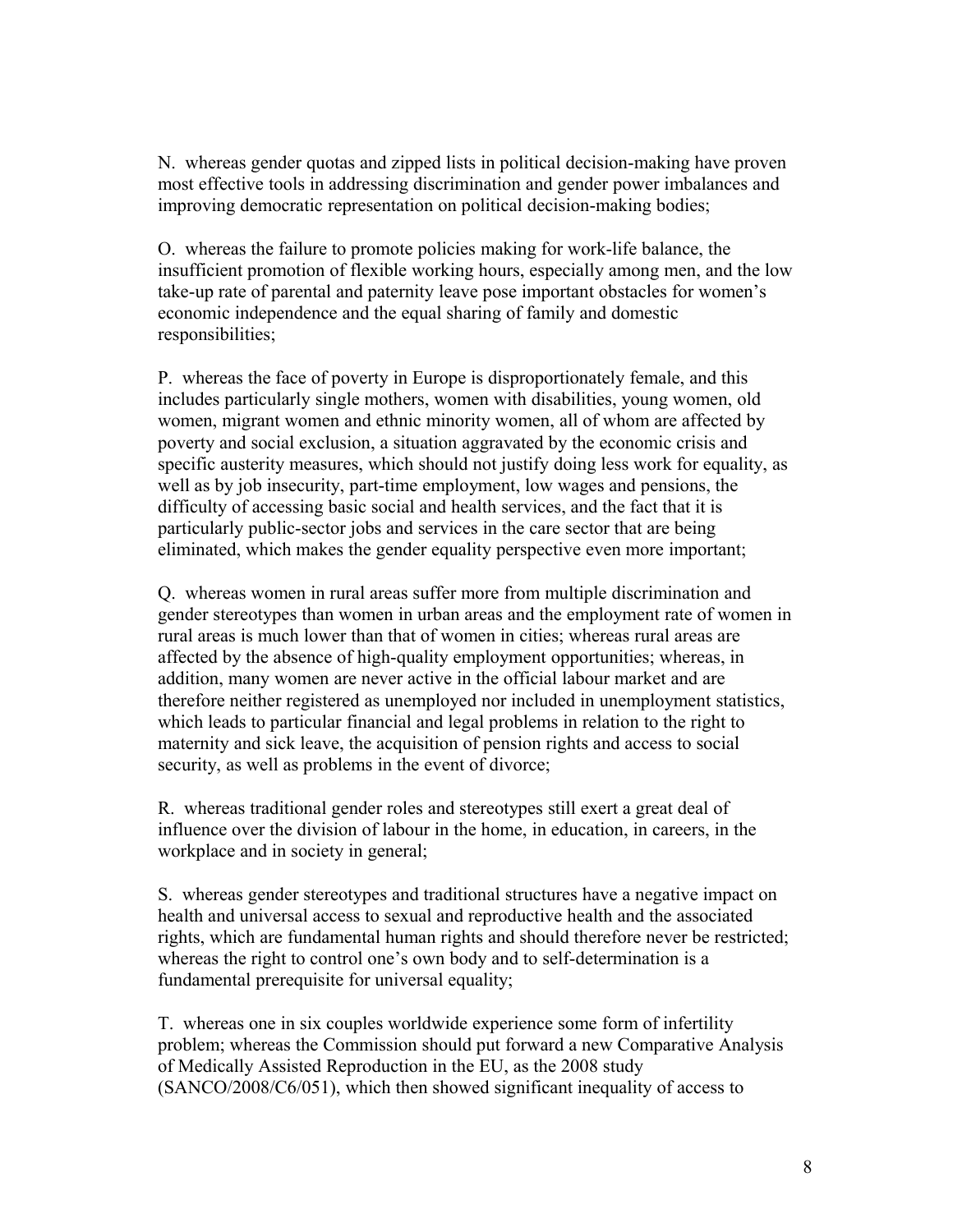fertility treatment, is out of date;

U. whereas there are still educational institutions that practise gender segregation, and education materials often contain stereotypes that help to perpetuate the traditional separate roles assigned to girls and boys, which has a negative influence on their choices; whereas these role patterns are further reinforced especially by representations and the image of women transmitted by the media, material available on the internet and advertising;

V. whereas Trans persons face frequent discrimination, harassment and violence across the EU today due to their gender identity or gender expression;

W. whereas the EU has a responsibility and a role as a model for gender equality and women's rights, which should become a core concern in its external actions; whereas gender equality, the fight against gender-based violence and the empowerment of women are essential if the international development goals are to be attained and for successful EU foreign, development cooperation and international trade policies; whereas women are not only more vulnerable to the effects of energy, environment and climate change, but also effective actors in relation to mitigation and adaptation strategies, as well as a driving force for an equitable and sustainable model of growth;

X. whereas institutional mechanisms form a necessary basis for the achievement of gender equality; whereas gender equality must also be treated as an important, crosscutting aspect of all policy areas in the EU and its Member States, together with the concepts of gender mainstreaming, gender budgeting and gender impact assessment;

Y. whereas the breakdown of data by gender is a vital tool for achieving genuine progress and efficiently evaluating results;

Z. whereas in recent years anti-gender equality movements have gained public ground in a number of Member States, attempting to reinforce traditional gender roles and challenging existing achievements in the area of gender equality;

AA. whereas existing challenges and the experience acquired show that the lack of a coherent policy between the different areas has made it difficult to achieve gender equality in the past, and that a suitable proportion of funds and better coordination, dissemination and promotion of women's rights are needed, taking into account the varying situations;

General Recommendations

1. Calls on the Commission to draw up and adopt a new separate strategy for Women's Rights and Gender Equality in Europe aimed at creating equal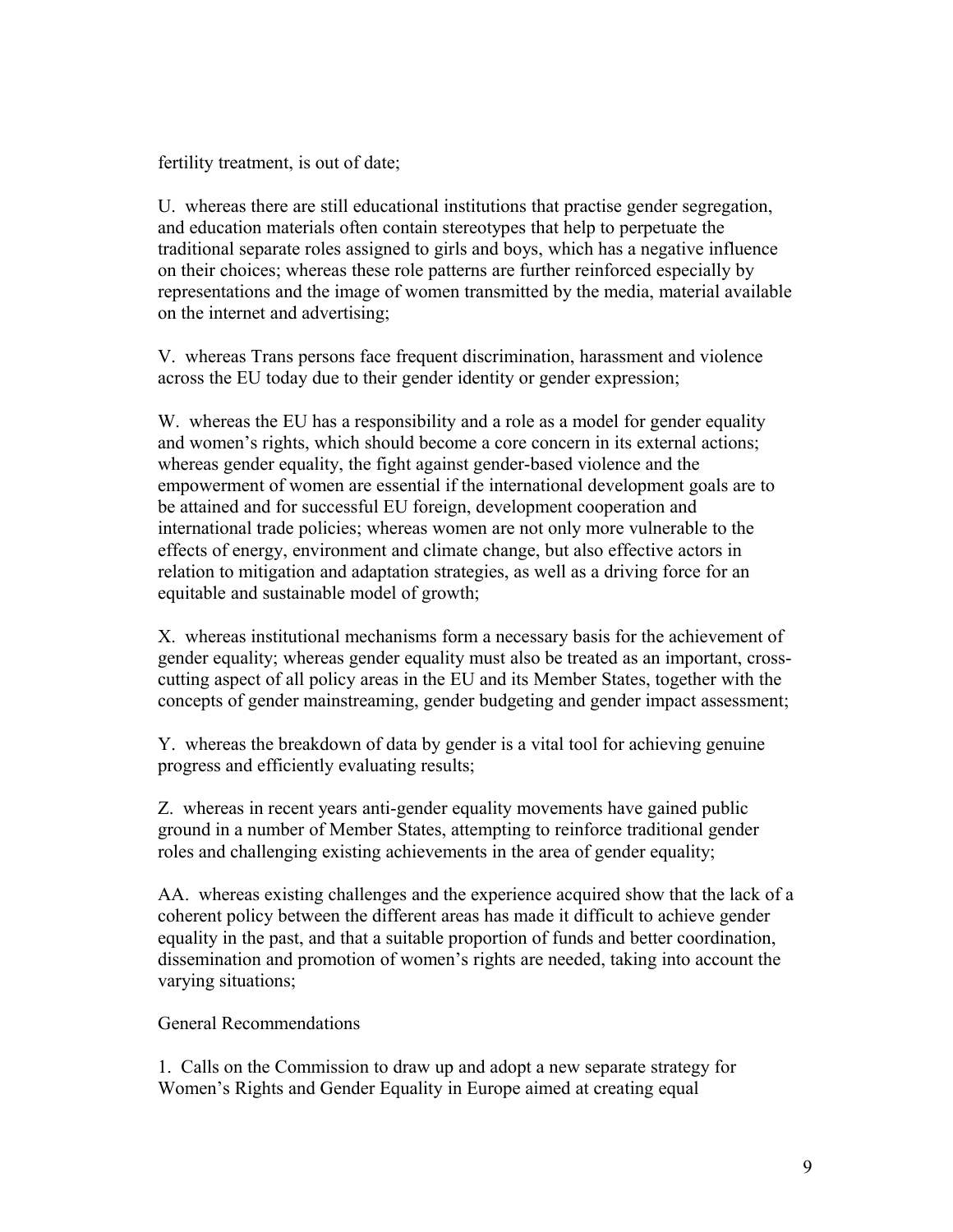opportunities and based on the priority areas of the previous strategy with a view to ending all forms of discrimination suffered by women in the labour market, with respect to wages, pensions, decision-making, access to goods and services, reconciliation of family and working life and all forms of violence against women and to removing discriminatory structures and practices related to gender; underlines that the new Women's Rights and Gender Equality Strategy must thoroughly take into account the multiple and intersectional forms of discrimination as referred to in Article 21 of the Charter of Fundamental Rights, which have common underlying factors but affect women differently, and develop specific actions to strengthen the rights of different groups of women, including women with disabilities, migrant and ethnic minority women, Roma women, older women, single mothers and LGBTI;

2. Calls on the Commission also to develop measures aimed at eliminating discrimination against all women in their diversity under a broader antidiscrimination strategy and a distinctive and separate LGBTI roadmap; to that effect, urges the Council to reach a common position as soon as possible on the proposal for a Council directive on implementing the principle of equal treatment between persons irrespective of religion or belief, disability, age, gender or sexual orientation, which has been blocked since its adoption by Parliament in April 2009;

3. Regrets that the strategy for equality between women and men 2010-2015 does not specifically address disability, despite the fact that women with disabilities are often in a less favourable situation than men with disabilities and are more exposed to the risks of poverty and social exclusion; therefore calls on the Commission to address the needs of women with disabilities in order to ensure their increased participation in the labour market; in that sense also regrets that the European Disability Strategy 2010-2020 does not also include an integrated perspective on gender or a separate chapter dedicated to disability policies with a special focus on gender;

4. Calls on the Commission to involve civil society and the social partners in a structured way in the development and continuous evaluation of the strategy;

5. Calls on the Member States to strengthen and enforce the full exercise of collective bargaining in the private and public sectors, as an indispensable tool for regulating labour relations, fighting wage discrimination and promoting equality;

6. Calls on the Commission, in assessing the application of Directive 2004/113/EC implementing the principle of equal treatment of men and women in access to and supply of goods and services, to take into account instances of discrimination;

7. Calls on the Commission to make clear the role that it wishes the EU to play in the world and in working with the Member States, including their competent authorities with regard to the promotion of gender equality, both within and outside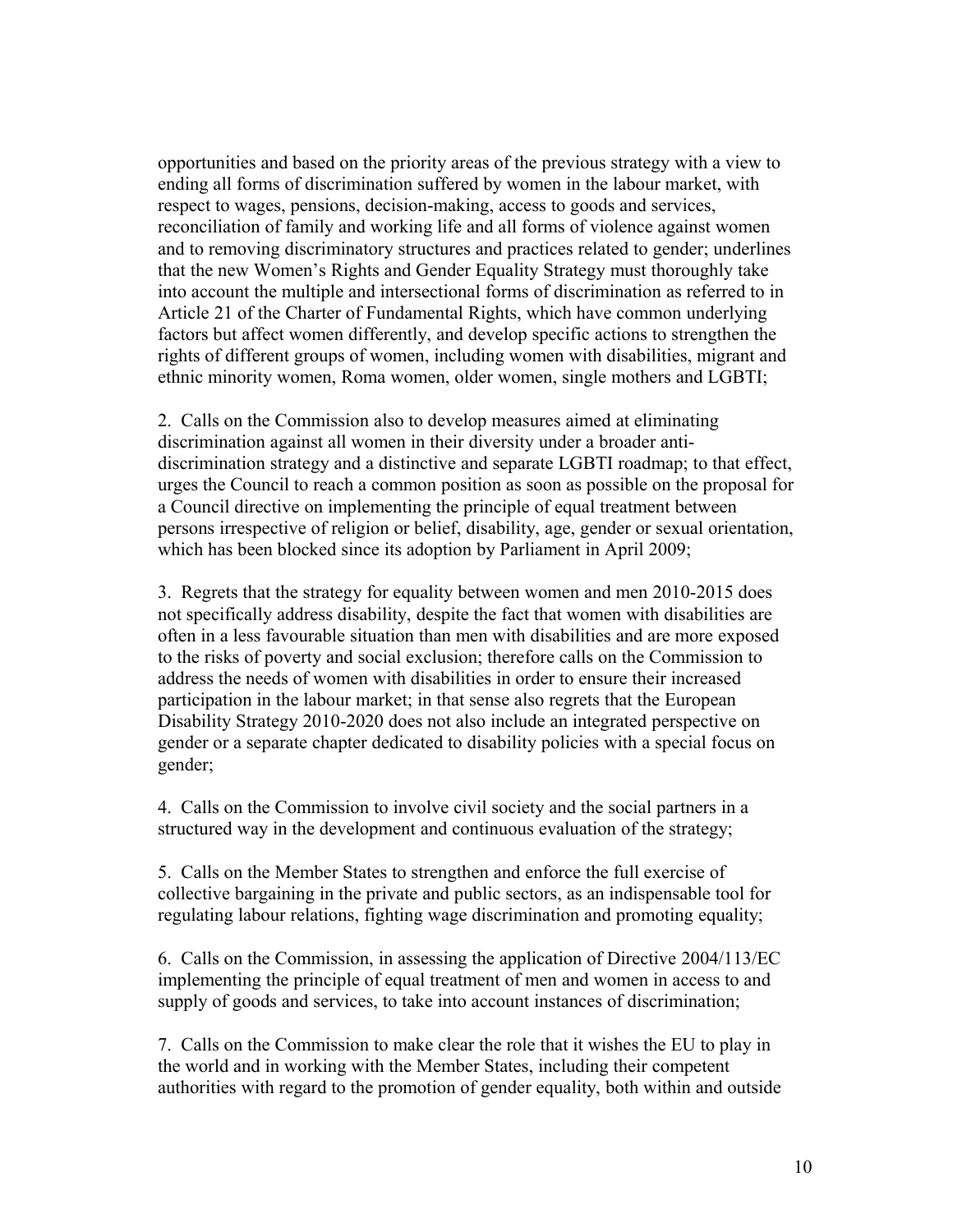the Union's borders, and to pursue these goals both through the concept of gender mainstreaming in all areas and through individual targeted and specific actions; stresses the need to integrate the gender perspective and the fight against gender violence into EU foreign policy, development cooperation policy and international trade policy and to safeguard the necessary financial instruments and human resources;

8. Regrets once again the fact that the Europe 2020 Strategy did not satisfactorily include the gender perspective, and therefore calls on the Commission and Council to ensure that gender equality is incorporated in all the programmes, actions and initiatives launched under that strategy and to introduce a specific pillar for equality between women and men within the strategy, to consider the objectives of the future strategy as an aspect of the European Semester, and to insert a gender perspective in the country-specific recommendations and the Annual Growth Survey;

9. Calls on the Commission and the Member States to gather, analyse and publish reliable statistical data broken down by gender and gender equality indicators in all policy areas and at all levels of governance, building on the work of the European Institute for Gender Equality and the European Union Agency for Fundamental Rights, so as to make it possible to analyse the design and application of gender equality strategies in the EU and the Member States, update those strategies and assess the application of the incorporation of gender issues in all appropriate national and Union policy areas, and, where possible, to further disaggregate such data on the basis of race or ethnic origin, religion or belief and disability, in order to make an intersectional analysis possible for all policy areas, thus documenting the multiple discrimination suffered by certain groups of women; encourages the Commission and the Member States to initiate gender impact assessments of Member States' policies, especially when proposing labour and pensions reforms;

10. Calls on the Commission to draft the strategy in the form of a practical action plan with clear identification of responsible stakeholders, ensuring that it takes into account in particular the specific suggestions set out below covering the areas of violence against women, work and time, women in power and decision-making, financial resources, health, knowledge, education and the media, the wider world and institutional mechanisms and gender mainstreaming; emphasises the need to introduce, where applicable and in full respect of the EU's competences, legislative inputs in order to strengthen the legal framework for gender equality;

Violence against Women and gender-based violence

11. Reiterates its call on the Commission made in its resolution of 25 February 2014, which contained recommendations to combat violence against women, to submit a legal act providing both a consistent system for collecting statistical data as well as a strengthened approach by Member States to the prevention and suppression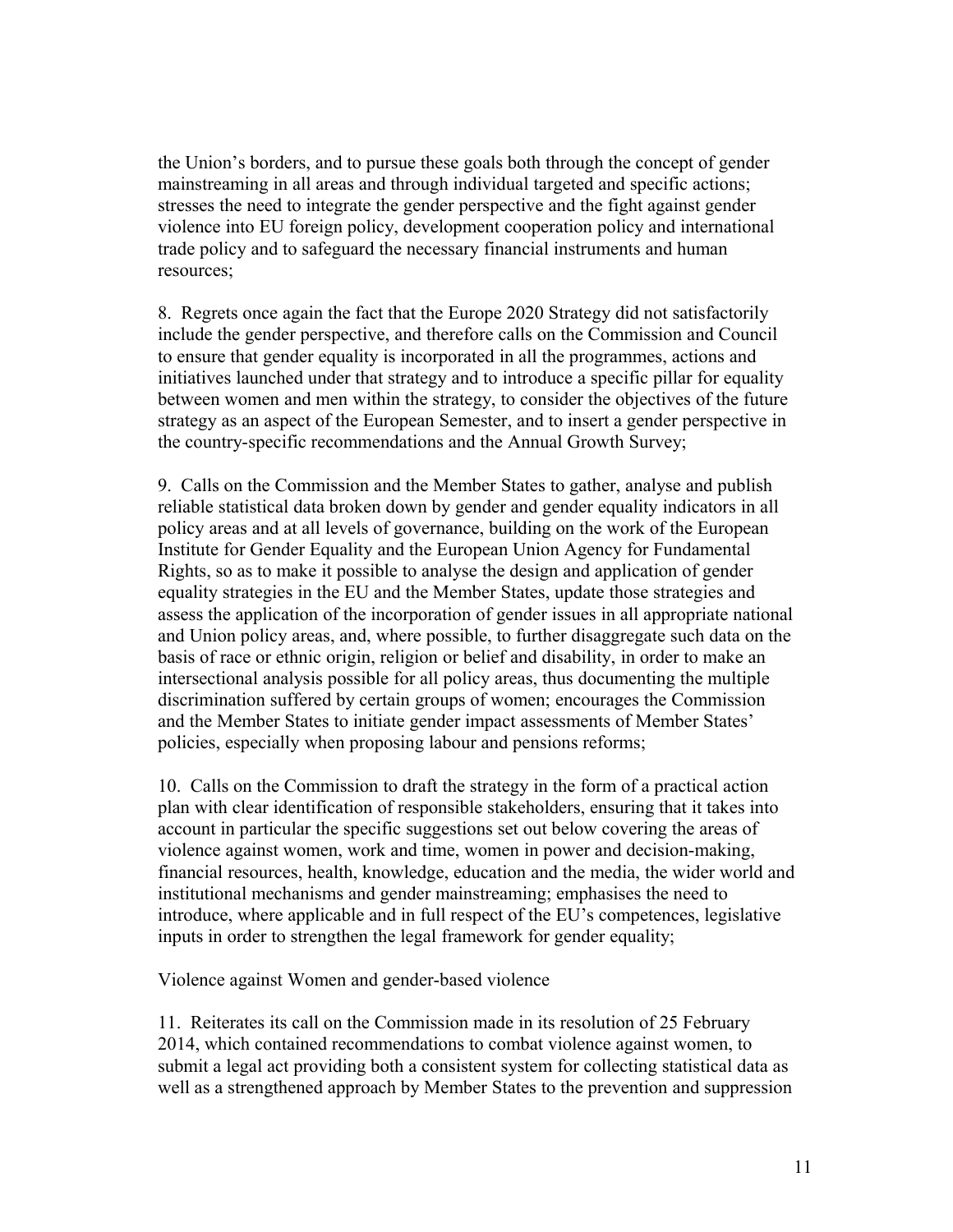of all forms of violence against women and girls and of gender-based violence and making low-threshold access to justice possible;

12. Calls on the Commission to include a definition of gender-based violence in line with the provisions of Directive 2012/29/EU in the future strategy and to present a comprehensive strategy on violence against women and girls and gender-based violence that contains a binding legislative act as soon as possible; calls on the Council to activate the passerelle clause by adopting a unanimous decision adding gender-based violence to the areas of crime listed in Article 83(1) TFEU;

13. Calls on the Commission to assess the possibility of the EU acceding to the Istanbul Convention and to initiate that procedure as soon as possible, as well as to promote the ratification of the Istanbul Convention by the Member States through the new strategy and to work actively to combat violence against women and girls; calls on the Member States to sign and ratify the Istanbul Convention as soon as possible;

14. Reiterates its appeal to the Commission to designate 2016 as the European Year for combating violence against women and girls, during which priority should be given to promoting far-reaching and effective strategies for significantly reducing violence against women and girls;

15. Calls for the EU to support the Member States in the development of campaigns and strategies against the daily harassment of women in public and in the process to pass on best practices to the Member States;

16. Considers it urgently necessary to further monitor the transposition and implementation of the directive establishing minimum standards on the rights, support and protection of victims of crime, the regulation on mutual recognition of protection measures in civil matters and the directive on the European Protection Order up to 2015 and beyond;

17. Calls on the Commission to enshrine 'zero tolerance' campaigns in the strategy and to support the Member States in making society more aware of the problem of violence against women and in promoting annual awareness campaigns on the origins of violence and abuse and as regards prevention, access to justice, and support to victims; emphasises the importance of including the whole of society, and in particular men and boys more specifically, in the fight against violence against women; also calls on the Commission to follow up on its initiatives in the fight against female genital mutilation;

18. Stresses that in order to effectively combat violence against women and impunity, a change of attitude towards women and girls is necessary in society, where women are too often represented in subordinate roles and violence against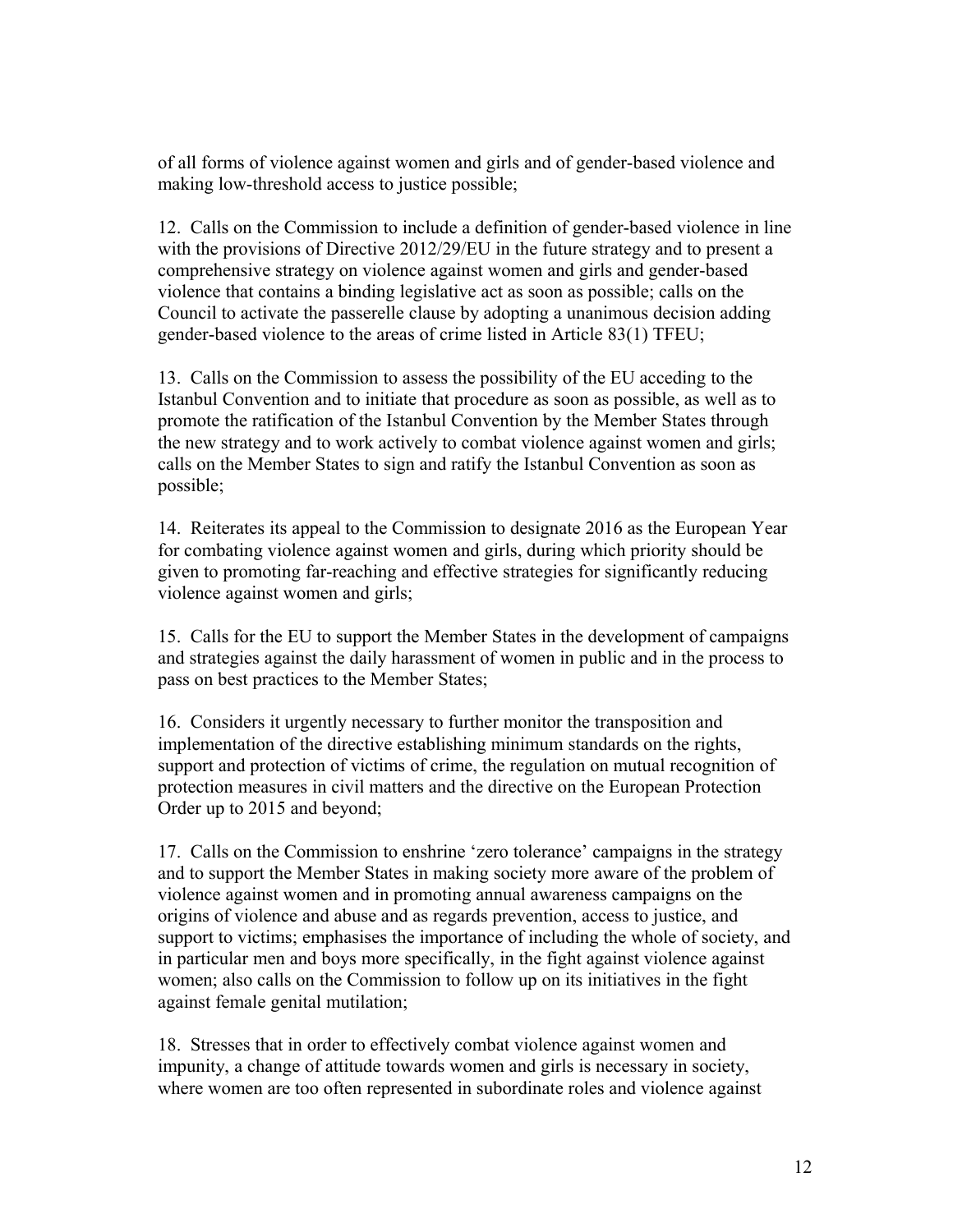them is too often tolerated or not given importance; calls on the Commission to support the Member States in action to prevent and combat violence in its many forms and root causes and in protecting abused women, and to adopt specific measures for the different aspects, including increased support to women's shelters and organisations working to support women who are victims of gender-based violence and preventive steps such as combating gender stereotypes and discriminatory socio-cultural attitudes from an early age onwards, as well as punishing the offenders;

19. Notes that the feminisation of poverty might lead to an increase in female trafficking, sexual exploitation and forced prostitution, reducing women to greater financial dependence; calls on the Commission and the Member States to explore the reasons why women resort to prostitution and ways to discourage demand; underlines the importance of programmes for exiting from prostitution;

20. Points to the importance of systematic training for qualified personnel caring for female victims of physical, sexual, or psychological violence; considers such training to be essential for providers of first- and second-line care, including emergency social services, medical and civil protection and police services;

21. Calls on the Member States to fully implement Directive 2011/36/EU on preventing and combating trafficking in human beings and on the Commission to evaluate and monitor the implementation and to identify best practices for Member States to share with a view to the adoption of a new strategy to combat human trafficking after the current strategy expires in 2016, which should incorporate a gender perspective and give priority to the rights of victims of trafficking, with a specific pillar on trafficking for sexual exploitation and with particular focus on new methods of trafficking that are developing as other more established methods are being closed down, as well as to ensure that all Member States' policies, budgets and outcomes within the development of the strategy are transparent and accessible;

22. Calls on the Commission to assist Member States by ensuring that victims of stalking can benefit from the protection afforded by existing measures such as the European Protection Order, the regulation on mutual recognition of protection measures in civil matters, and the EU victims' directive when moving from one EU Member State to another, and to consider further measures to improve the protection of victims of stalking, considering that figures show that 18 % of women in the EU have experienced stalking since the age of 15, and one in five victims of stalking said that the abusive behaviour had continued for two years or longer( $29$ );

23. Calls on the Commission to assist Member States' competent authorities in drawing up their action programmes for gender equality, and to pay special attention to new forms of violence against women and girls such as cyberharassment, cyberstalkin[g\(30\)](http://www.europarl.europa.eu/sides/getDoc.do?pubRef=-//EP//TEXT+TA+P8-TA-2015-0218+0+DOC+XML+V0//EN#def_1_30) and cyberbullying, and to carry out ongoing evaluations; also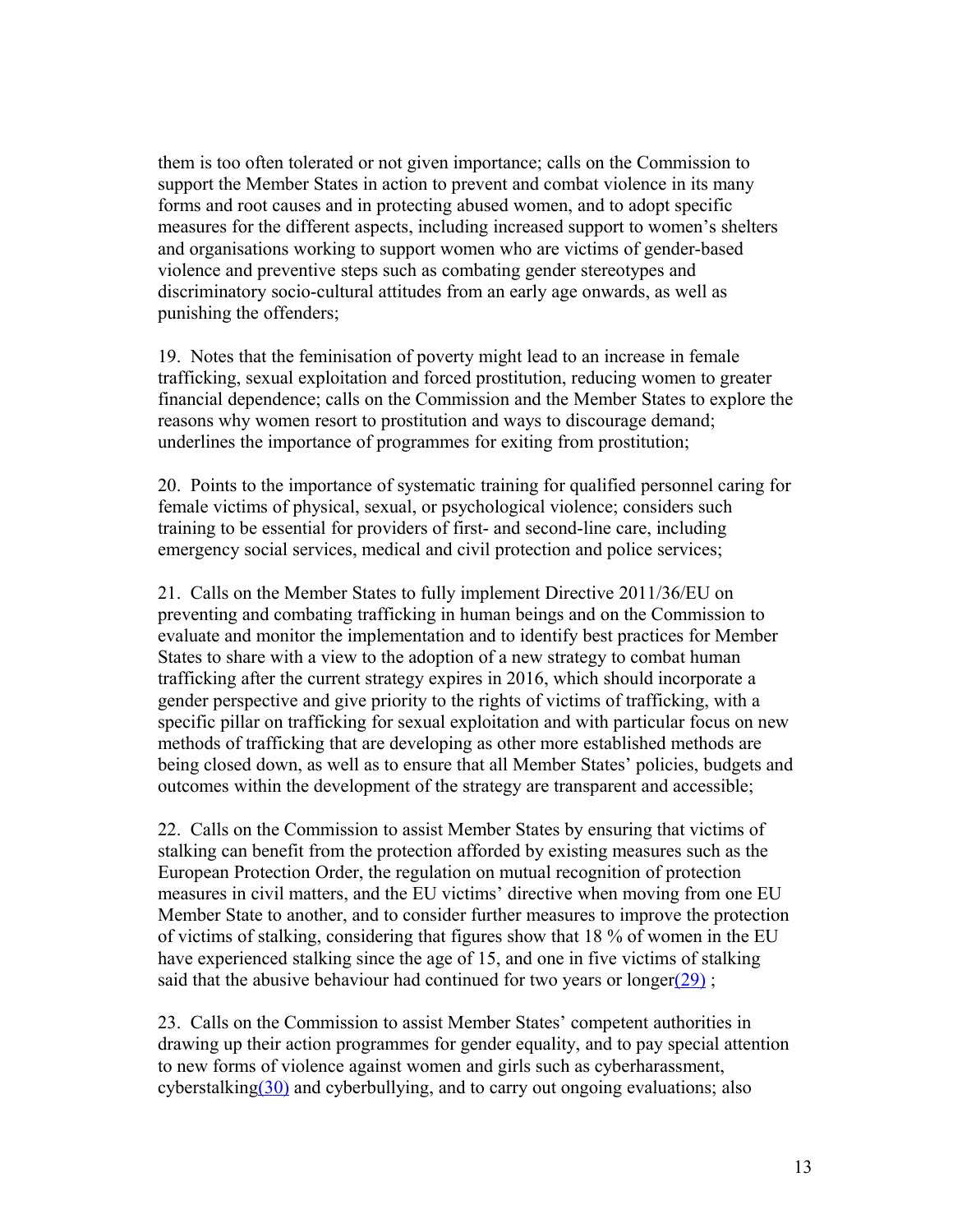stresses in this connection the importance of close cooperation with civil society in order to recognise problem areas at an earlier stage and address them more effectively;

24. Calls on the Commission to ensure that Member States enable the full legal recognition of a person's preferred gender, including change of first name, social security number and other gender indicators on identity documents;

25. Calls on the Commission, once again, to establish as soon as possible a European Observatory on Violence against Women, on the premises of the European Institute for Gender Equality and directed by a EU Coordinator on violence against women and girls;

#### Work and time

26. Calls on the Commission to pay special attention in the new strategy to the various ways of reconciling family life and work; regrets, in this connection, the faltering of the negotiations on the adoption of the Maternity Leave Directive, and reiterates Parliament's unrestricted willingness to cooperate; in the meantime, calls on the Member States to safeguard their maternity entitlements, to take measures to prevent the unfair dismissal of employees during pregnancy, and to protect women and men with care responsibilities from unfair dismissal;

27. Draws attention to the fact that, despite the EU funding available, some Member States have made budget cuts that are affecting the availability, quality and costs of childcare services, with the subsequent negative impact on reconciling family and working life, which particularly affects women; calls on the Commission to monitor the attainment of the Barcelona objectives and to continue to support Member States in creating high- quality and affordable childcare with reasonable hours of attendance and to successively develop new targets in the field of childcare structures; emphasises in this connection the importance of increasing the availability, quality and accessibility of affordable nursing and care services for children, the elderly and persons requiring special care, including assistance to dependants and ensuring that the availability of such services is compatible with fulltime working hours for both women and men; notes that more comprehensive day care and nursery facilities depend not only on the necessary public policies, but also on incentives to employers to offer such solutions;

28. Stresses the importance of flexible forms of work in allowing women and men to reconcile work and family life, provided the worker is free to make the choice, and instructs the Commission to coordinate and promote exchanges of best practices; stresses in this connection the need for awareness campaigns for the equal division of domestic work and care and nursing, better investment in care infrastructure, and encouragement of men's participation and the introduction of paternity leave of at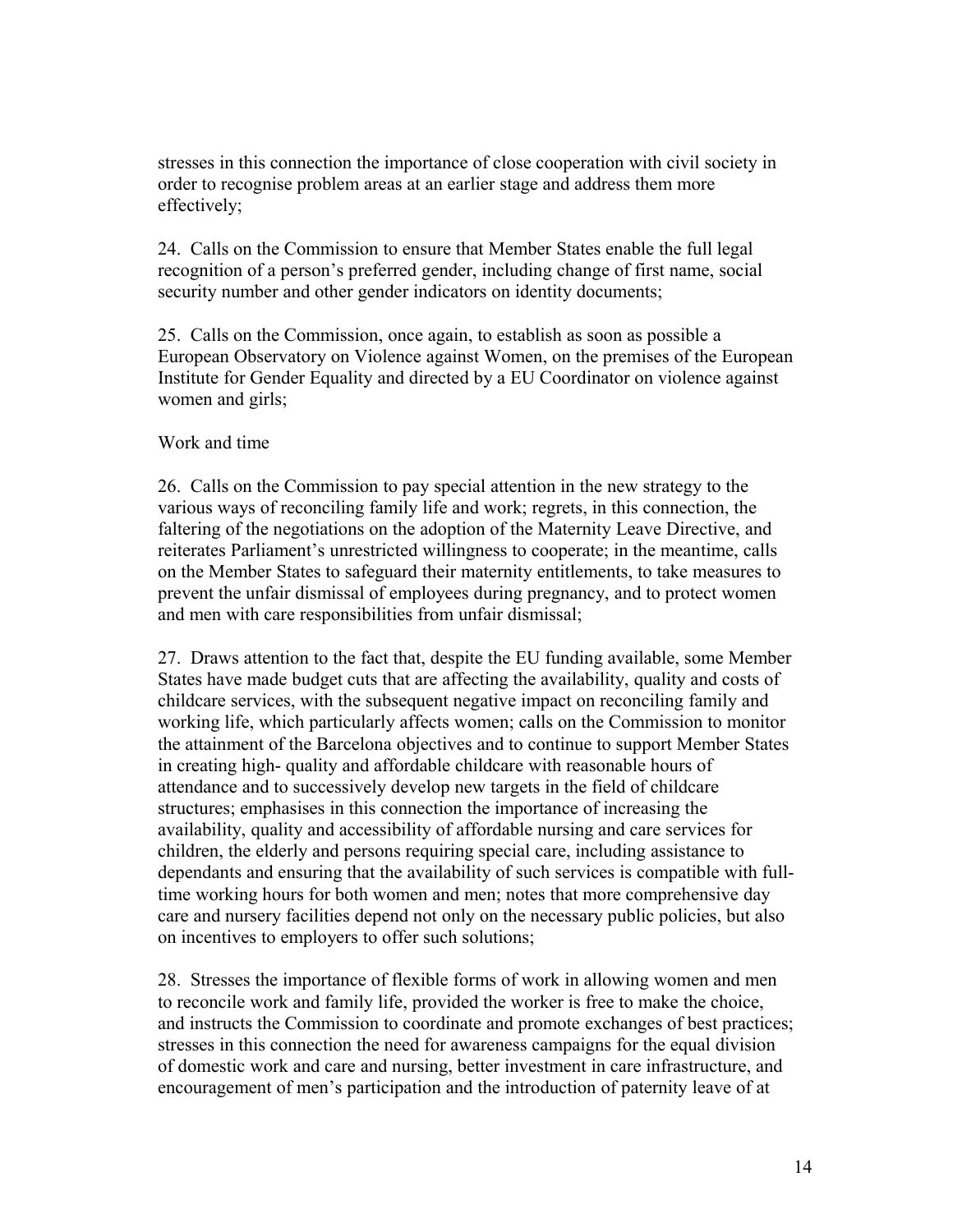least 10 days and parental leave available to both parents but with strong incentives for fathers, such as non-transferable parental leave; stresses that equal parental leave benefits all family members and can act as an incentive for reducing the discrimination associated with parental leave;

29. Calls for the adoption of the necessary measures to promote higher employment rates among women, such as affordable care and childcare, adequate maternity, paternity and parental leave schemes, and flexibility in working hours and places of work; stresses the importance of good, secure working conditions allowing both women and men to reconcile work and private life, and calls on the Commission to coordinate and promote the strengthening of labour rights for increased gender equality; emphasises that improving the balance between family, personal and working life is an important element for economic recovery, sustainable demography and personal and social wellbeing and notes that equal participation of men and women in the labour market could significantly increase the economic potential of the EU, while confirming its fair and inclusive nature; points out that, according to OECD projections, total convergence in participation rates would result in a 12,4 % increase in per capita GDP by 2030; points out that although part-time work, which is performed for the most part by women, can make it easier to reconcile family and working life, it is no less true that it also involves fewer career opportunities, lower pay and pensions, underutilisation of human capital and, consequently, lower economic growth and prosperity;

30. Stresses the importance of asking the EIGE to gather comprehensive , genderspecific data relating to the allocation of time to care, nursing and domestic work and leisure, with the aim of making a regular assessment;

31. Recommends that, as the composition and definition of families change over time, family and work legislation be made more comprehensive with regard to single-parent families and LGBT parenting;

32. Calls on the Commission and the Member States to promote the voice of women in social dialogue and the representation of women in trade unions across all sectors;

33. Calls on the Commission, as part of the strategy, to encourage Member States to ratify Convention 189 of the International Labour Organisation in order to strengthen the rights of European domestic and care workers;

34. Calls on the Commission to support Member States' competent authorities in creating incentives for employers to convert unofficial work into official employment; stresses the high levels of undeclared work that can be observed especially in female-dominated sectors, such as work in private households ; calls on the Member States to combat the precarious work and undeclared employment of women, which contribute to the total deregulation of women's pay structures,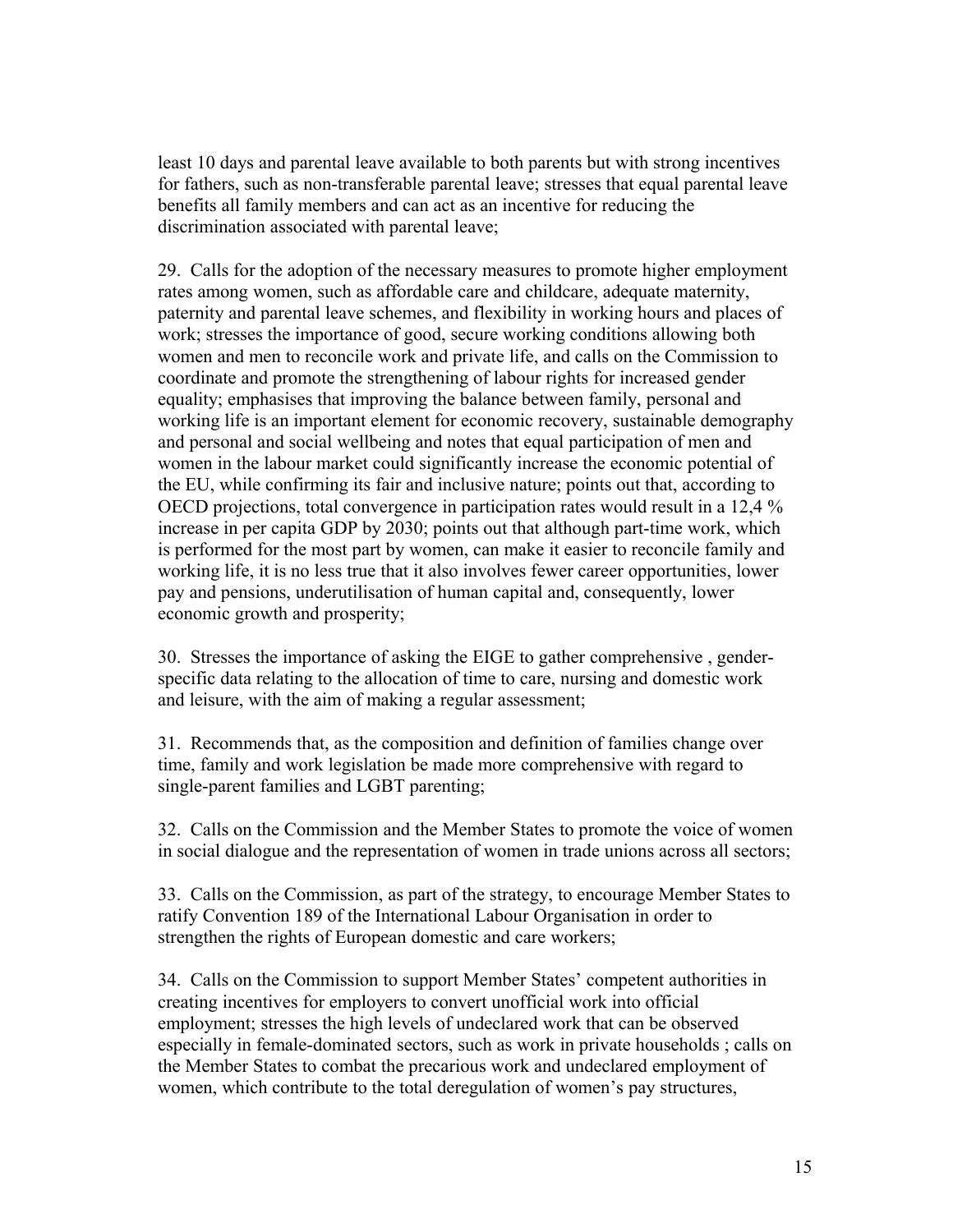causing increased poverty among women, especially in later life, and negatively impacts both women's social security and the EU's GDP levels, and to ensure that workers enjoy appropriate social protection; calls for the swift establishment of the European Platform to better prevent and deter undeclared work;

35. Stresses that the feminisation of poverty is the result of several factors, including women's career breaks, the gender pay gap (16,4 %), the pension gap (39 %), gender inequalities in career progression, the fact that women are often employed on nonstandard contracts (such as involuntary part-time, interim or zero-hours contracts), the absence of social security status for partners assisting self-employed workers, and poverty in households headed by single mothers; underlines that the reduction of poverty by 20 million people by 2020 can be achieved by anti-poverty and antidiscrimination policies that are grounded in gender mainstreaming, by action programmes that devote particular attention to disadvantaged women and are supported by actions targeting female poverty, and by the improvement of working conditions in low-income sectors in which women are over-represented; underlines that the multiple discrimination faced by women on the grounds of disability, racial and ethnic background, socio-economic status, gender identity and other factors contributes to the feminisation of poverty; stresses the importance of monitoring the gender effects of taxation and working time models on women and families;

36. Expects the Commission to take all measures at its disposal to enforce all aspects of the EU directives on equal treatment for men and women, including by the social partners who negotiate collective agreements, and to encourage dialogue with social partners to look into issues such as transparency of payment and parttime and fixed-term contract conditions for women, also encouraging women's participation in 'green' and innovative sectors; stresses that pensions are an important determinant of their beneficiaries' economic independence and that pensions gaps reflect the cumulated disadvantages of a career spent in a genderbiased labour market; calls on the Commission and the Member States to take appropriate measures to reduce the gender pension gap, which is a direct consequence of the gender pay gap, and to assess the impact of pension systems on women, paying special attention to part-time and atypical contracts;

37. Stresses the importance of raising awareness of the concept of shared ownership at EU level in order to ensure full recognition of women's rights in the agricultural sector; urges the Commission and the Member States to contribute to the promotion of a strategy that would lead to job creation for women in rural areas and, implicitly, to ensuring decent pensions for retired women in the EU who live in precarious conditions, and requests support for political efforts to strengthen women's role in agriculture and for their appropriate representation in all the political, economic and social forums of the agricultural sector;

38. Calls on the Commission and the Member States to take into account the socio-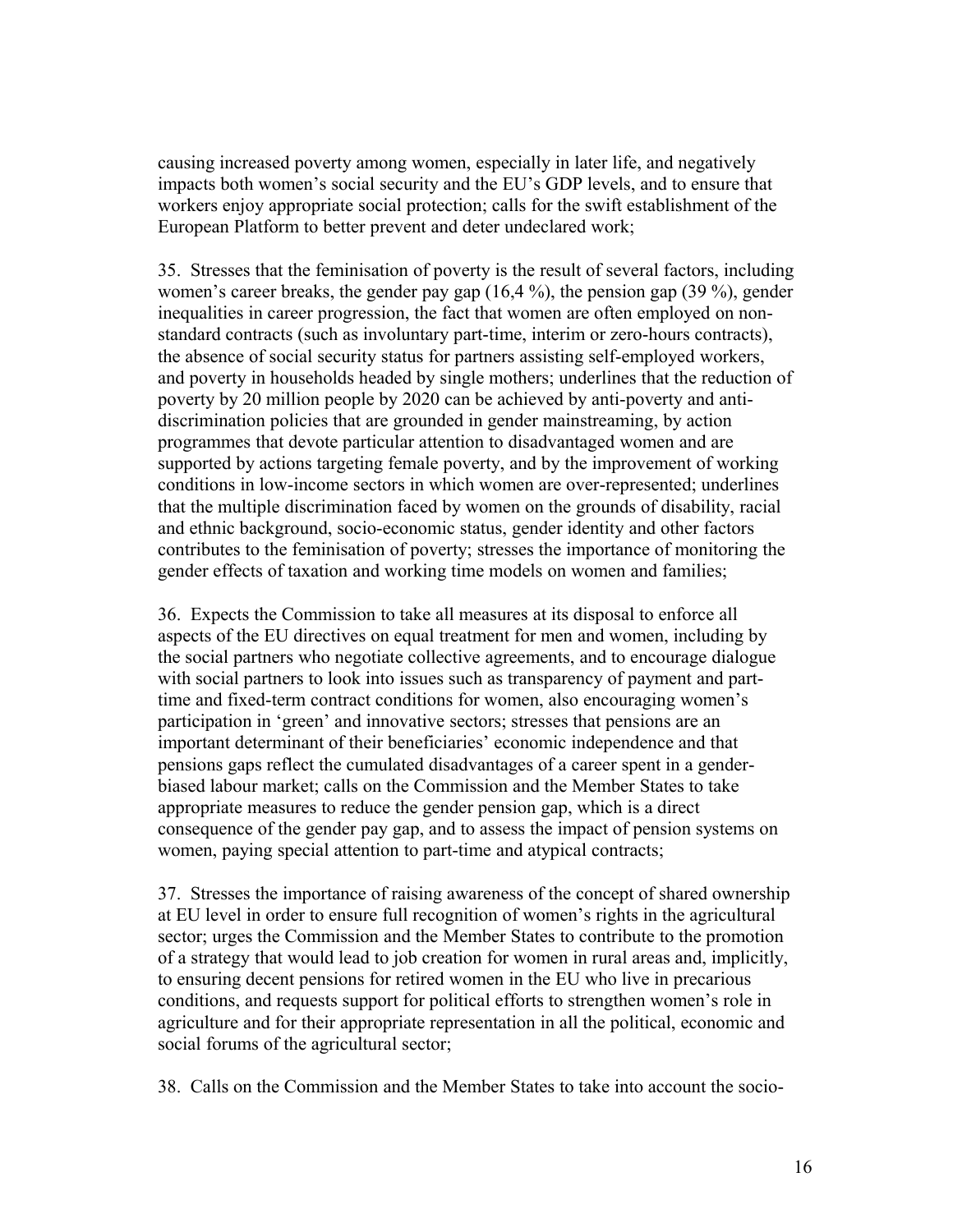economic obstacles encountered by women in specific circumstances such as in rural areas, in male-dominated sectors, in older age, and by women with disabilities; emphasises that women continue to experience greater job insecurity than men and that job insecurity has increased as a result of the crisis, and expresses concern over the number and proportion of women who suffer in-work poverty; takes the view that helping women return to the labour market requires multidimensional policy solutions incorporating lifelong learning and action to combat precarious work and promote work with rights and differentiated work organisation practices; asks the Commission and the Member States to reinforce a gender perspective in all job creation programmes, creating high-quality jobs in line with the ILO's Decent Work agenda;

39. Stresses that economic growth and competitiveness in the EU are dependent on closing the gap between women's educational attainment (60 % of university graduates in Europe are women) and their participation and position in the labour market; highlights the need to fight all aspects of vertical and horizontal segregation, as such segregation limits the employment of women to certain sectors and excludes them from higher levels within the corporate hierarchy; stresses that existing legislation containing positive action, in particular in the public sectors of some Member States, has improved gender equality at entry level, but that this needs to be extended to all career levels;

Participation in decision-making and female entrepreneurship

40. Points out that the biggest increase by far in the proportion of women on corporate boards has occurred in countries that have already adopted legislation on compulsory quotas, and that in Member States where no compulsory measures have been implemented companies are still a long way from achieving an acceptable gender balance; highlights the need to support transparent procedures for the appointment of women as non-executive members on company boards listed on stock exchanges; encourages the public and private sectors to envisage voluntary schemes to promote women in managerial positions; calls on the Commission to include specific measures to promote the equal representation of women and men in leadership positions in the strategy, and to support the Council in the negotiations for the adoption of the directive for a balanced representation of men and women on non-executive boards; asks the Council to reach a common position as soon as possible on this draft directive;

41. Calls on the Commission to create incentives for Member States to create a more balanced representation of women and men in municipal councils, regional and national parliaments and the European Parliament, and emphasises in this connection the importance of gender-balanced electoral lists headed alternately by a man and a woman; highlights the importance of quotas for increasing the presence of women in political decision-making; calls for all EU institutions to take internal measures to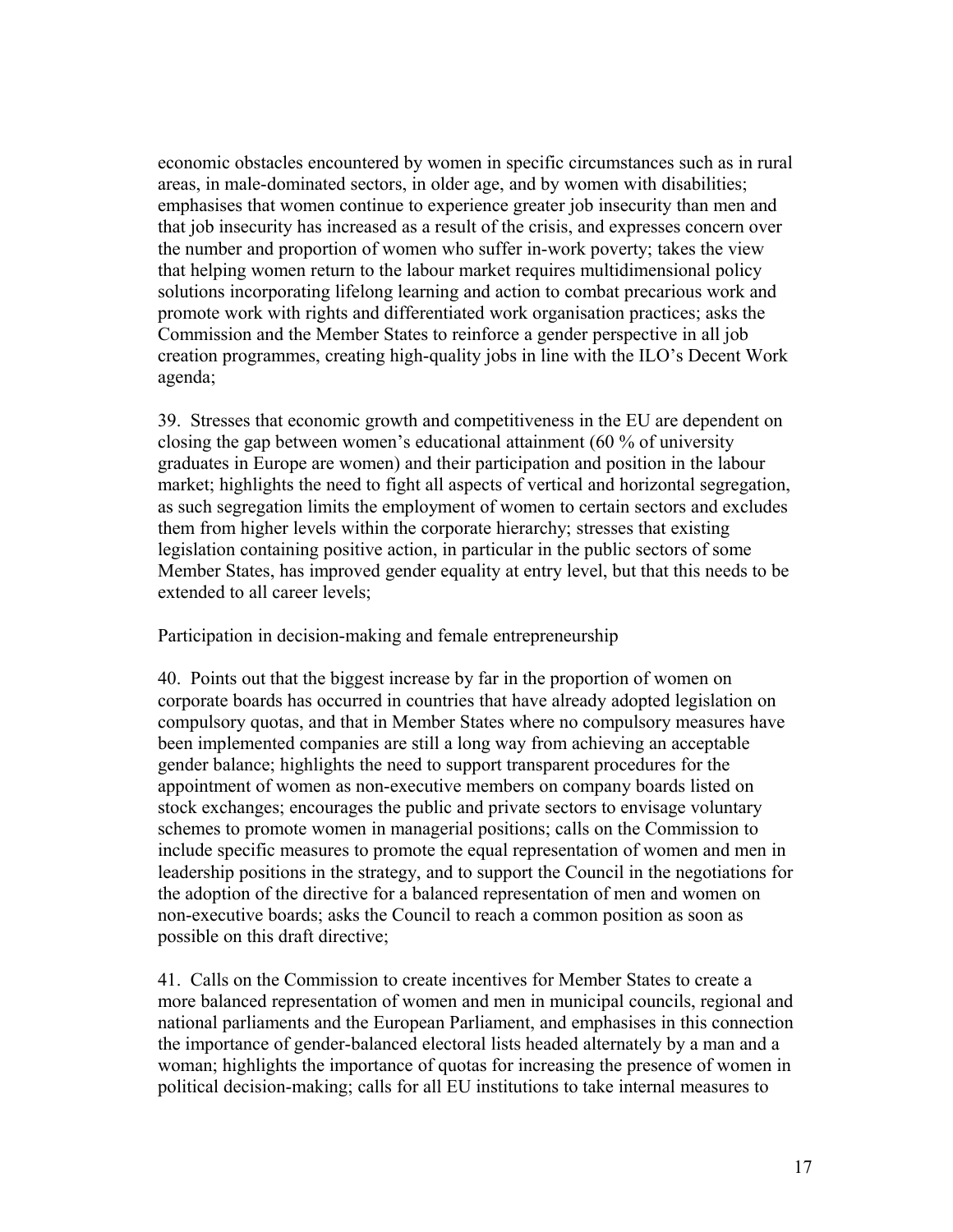increase equality within their own decision-making bodies, by proposing both a female and a male candidate for high-level EU positions; believes that equality should be a requirement for the Commission and that the appointment of a Commission on the basis of equality is an important indicator for future equality work;

42. Draws attention to the imbalance existing in the participation of men and women in decision-making in politics, government and economics, and to the fact that the obstacles to women's participation can be attributed to a combination of gender-based discrimination and stereotyped behaviours that still tend to persist in business, politics and society; points out that women account for 60 % of new graduates but are underrepresented in, for example, the science and research sector; calls on the Commission and the Member States to raise women's awareness of training opportunities in that field and ensure that they have the same chances as men to enter the corresponding professions and make a career in them; notes that women in general have careers without significant progression; calls on the Member States to offer their encouragement and support to women so that they can have successful careers, including through positive actions such as networking and mentoring programmes, as well as creating adequate conditions and ensuring equal opportunities with men at all ages for training, advancement, reskilling and retraining; stresses the importance of policies aimed at equality between women and men in employment acknowledging the potential vulnerabilities of women in top professions; stresses that in particular the Commission should promote policies against harassment in the workplace $(31)$ ;

43. Stresses the fact that women constitute 52 % of the total European population, but only one-third of the self-employed or of all business starters in the EU; stresses the importance of support programmes for women entrepreneurs and for women in science and academia, and urges the EU to support such programmes in a more tangible manner; calls on the Commission to analyse and develop proposals for ways to interest women in the establishment of undertakings; underlines that potential women entrepreneurs, scientists and academics should be made aware of support programmes and funding opportunities; encourages Member States to promote measures and actions to assist and advice women who decide to become entrepreneurs and to encourage women entrepreneurship, facilitate and simplify access to finance and other support, and cut red tape and other obstacles to women's start-ups;

### Financial Resources

44. Draws attention once again to the fact there is still a gender pay gap that has hardly been reduced in recent years; stresses that the gender pay gap arises from insufficient participation of women in the labour market, vertical and horizontal segregation, and the fact that sectors where women are over-represented often have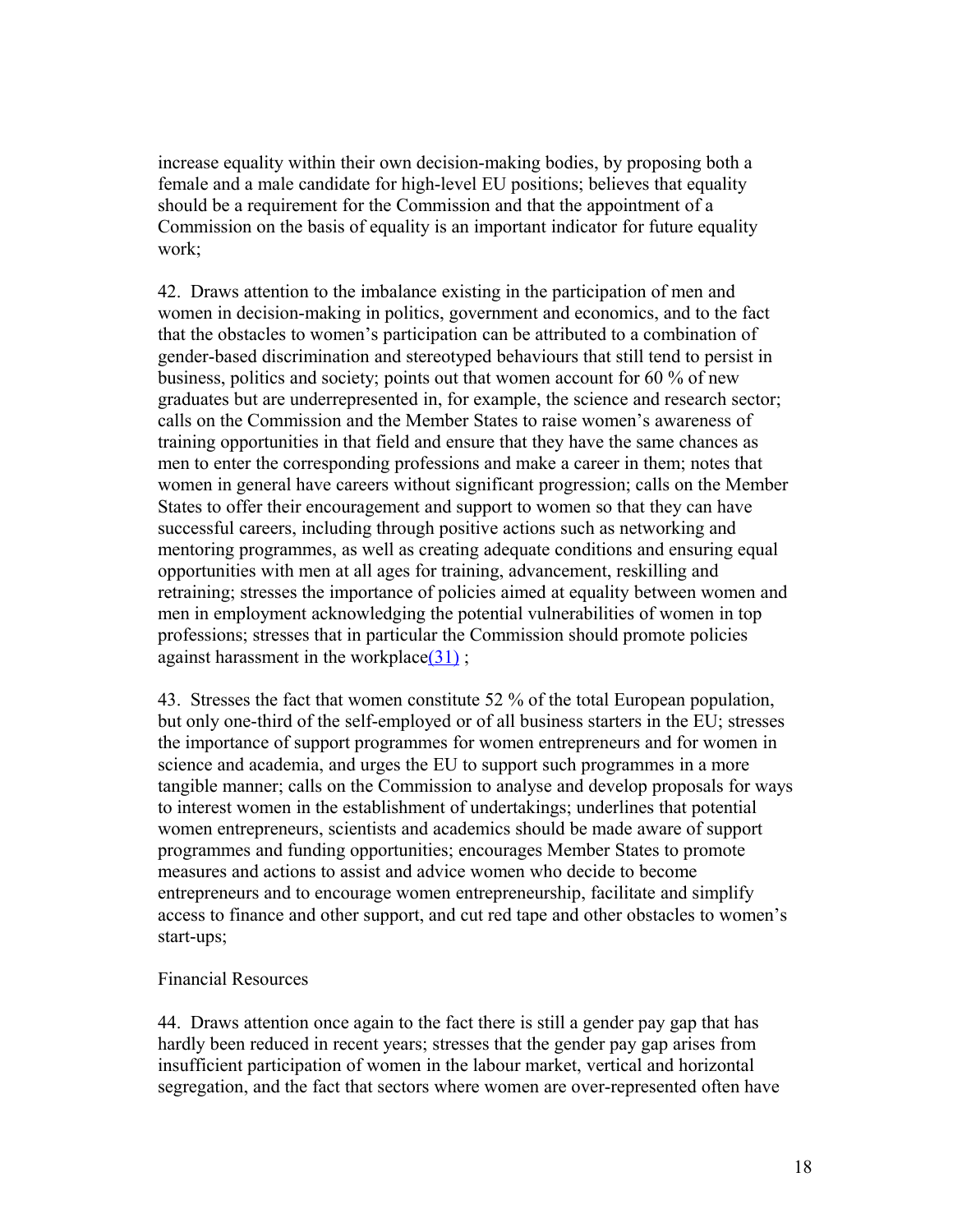lower wages; calls on the Commission to monitor the implementation of Directive 2006/54/EU and to present specific measures which take into account structural wage differences, both legislative and non-legislative, so as to ensure wage transparency and apply sanctions, thereby reducing the gender pay gap, and to submit an annual progress report on this matter; encourages the Member States to recognise the potential of the latest public procurement directive as a tool to promote and enhance gender mainstreaming policy by considering setting requirements based on the existing national legislation on equal treatment and gender equality as prerequisites for public procurement contracts where applicable; calls on the Commission and the Member States to examine whether social clauses in public procurement might be used as a potential tool to enhance social inclusion policies; acknowledges that EU legislation on competition must be complied with in developing this idea;

45. Calls on the Commission and the Member States to take account of demographic developments and changes in the size and composition of households when designing their fiscal policies, social security arrangements and public services;

46. Calls on the Commission to support the Member States in fighting poverty, which particularly affects single mothers and has been further increased by the crisis, leading to increased social exclusion;

47. Calls on the Commission to support Member States in the increasing use of the Structural Funds for investment in public childcare and care for the elderly, as a core strategy to increase women's participation in the labour market;

48. Reiterates that Directive 2006/54/EC, in its current form, is not sufficiently effective to tackle the gender pay gap and achieve the objective of gender equality in employment and occupation; urges the Commission to revise this directive without delay;

49. Considers that policies and instruments aimed at tackling youth unemployment, such as the Youth Guarantee and the Youth Employment Initiative, should meet the specific needs of young men and women in order to enable them to access the labour market; notes that the proportion of young women not in employment, education or training (NEETs) is higher than that of young men; also calls for the collection of gender-disaggregated data in the area of youth unemployment in order that tailored, evidence-based policies may be developed;

50. Calls on the Commission to tailor both the investment package adopted in 2014 and the Youth Guarantee more closely to the specific situation and needs of girls and women;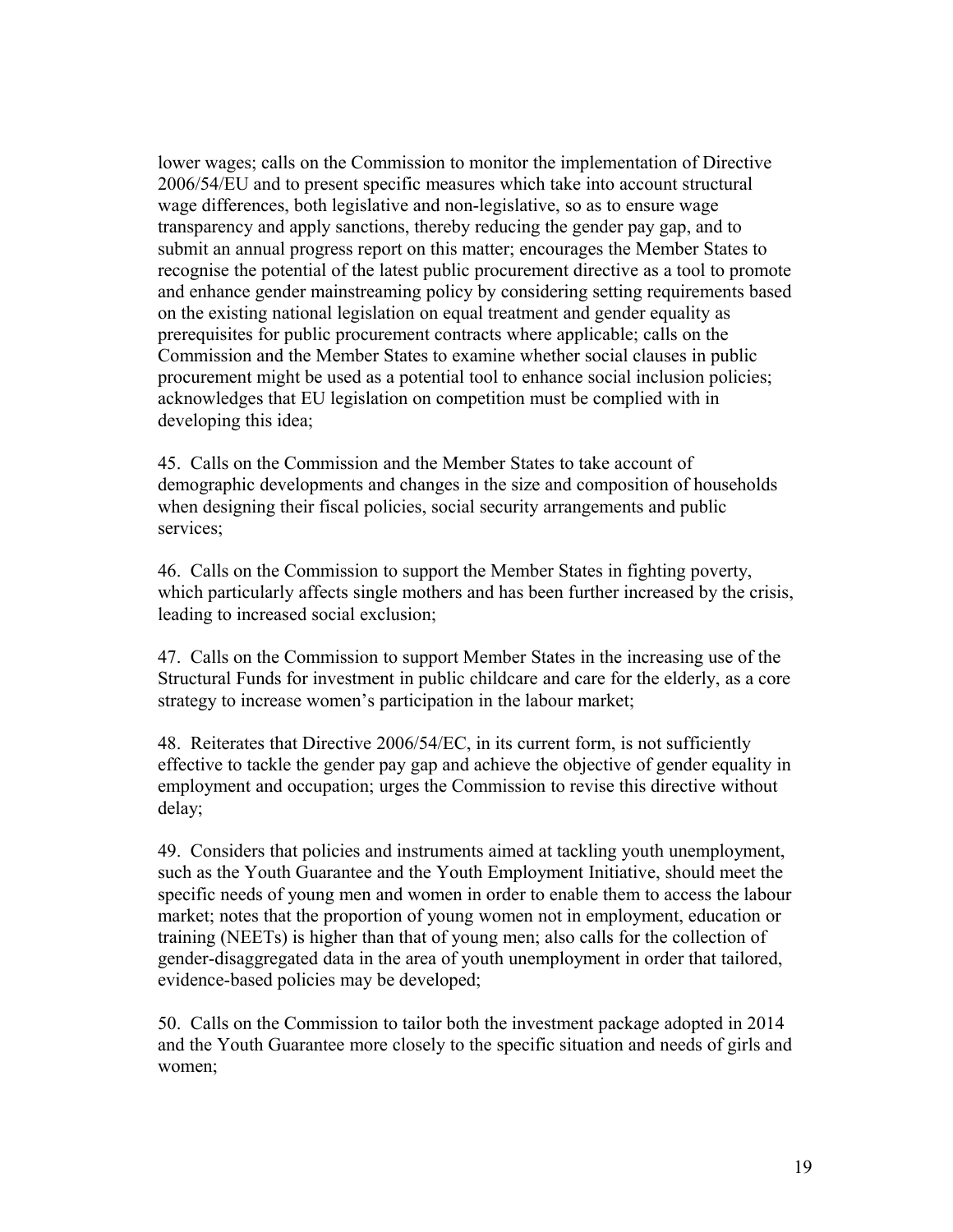51. Stresses the importance of exchanging best practice examples and initiatives in order to counteract the tendency towards deskilling of women, develop their skills, or provide them with training that will enable them to rejoin the labour market after time dedicated exclusively to caring for their children or other dependants; also emphasises the importance of improving and facilitating the recognition of diplomas and qualifications, so as to prevent the skills of well-qualified women being underused, which is often the case with women migrants;

# Health

52. Calls on the Commission to assist Member States in ensuring high-quality, geographically appropriate and readily accessible services in the areas of sexual and reproductive health and rights and safe and legal abortion and contraception, as well as general healthcare;

53. Urges the Commission to include sexual and reproductive health and rights (SRHRs) in its next EU Health Strategy, in order to ensure equality between women and men and complement national SRHR policies;

54. Calls on the Member States to focus on the prevention of sexually transmitted diseases and prevention methods, as well as on prevention and research in order to improve early detection of diseases such as female cancers (cancers of the breast, cervix, and ovaries) by means of regular gynaecological controls and check-ups;

55. Reiterates its call on the Commission and the World Health Organisation to withdraw gender identity disorders from the list of mental and behavioural disorders, and to ensure a non–pathologising reclassification in the negotiations on the 11th version of the International Classification of Diseases (ICD-11), and to ensure that gender diversity in childhood is not pathologised;

56. Recognising the importance of sexual and reproductive rights, calls on the Commission to create best practice models of sex and relationship education for young people across Europe;

57. Stresses that the Commission needs to carry out a gender audit in order to ensure that EU health policies and EU-funded research increasingly address women's health status and diagnosis;

58. Stresses the importance of awareness-raising campaigns for gender-specific symptoms of disease, as well as gender roles and stereotypes having an impact on health, and calls on the Commission to provide financial support for gender-sensitive research programmes;

59. Calls on the Commission to encourage Member States to promote (medical)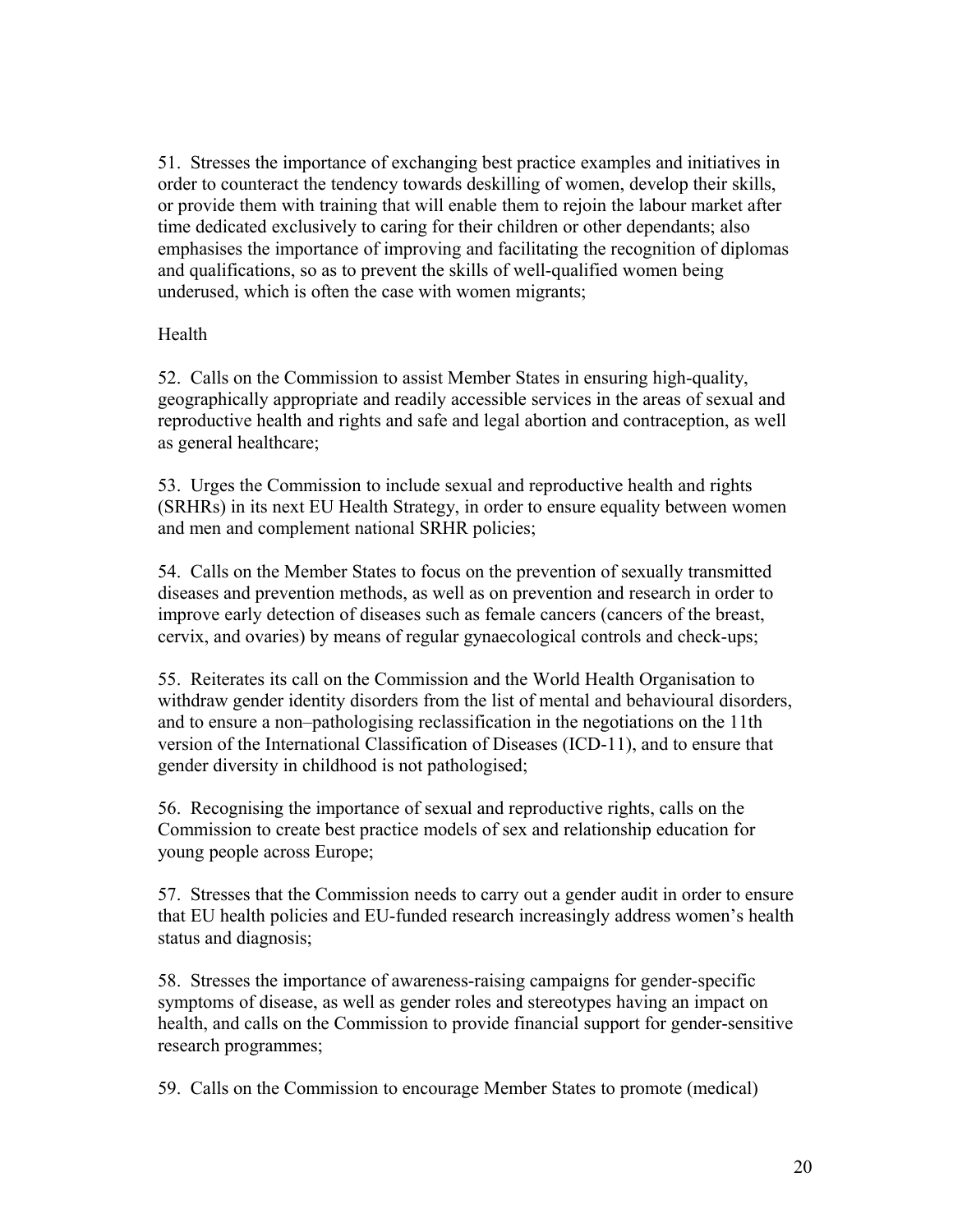fertility support and to end discrimination in access to fertility treatment and assisted reproduction; also notes in this connection the importance of support for adoption ;

60. Calls on the Commission and the Member States to act to implement sex education programmes in schools and ensure counselling and access to contraception for young people;

### Knowledge, Education and the Media

61. Calls on the Commission to create incentives for competent training in the critical use of the media in the Member States to encourage the questioning of stereotypes and structures and to share best practice examples so as to review the ways in which roles have been stereotyped in the educational material used to date; calls on the Commission, in this connection, to support programmes to raise awareness of stereotypes, sexism and traditional gender roles in the education and media sector as well as to carry out campaigns for positive female and male role models; emphasises in this regard that combating bullying and prejudice against LGBTI persons in schools, whether of students, parents or teachers, should be part of the EU's efforts to combat gender stereotypes; emphasises in this connection the importance of gender-equitable teaching methods for teachers, so that they can clearly explain the benefits of gender equality and a diverse society;

62. Calls on the Member States, and especially media regulators, to consider the place accorded – in both quantitative and qualitative terms – to women and to promote a balanced, non-stereotyped image of women, in a way that is respectful of women's dignity, their diverse roles and their identity, and to ensure that commercial audiovisual media do not contain any sex discrimination or humiliating depictions of women, with particular reference to internet-based media which is often targeted on women and girls; stresses that Members States should also improve women's access to job opportunities in the media and, in particular, to decision-making positions; calls on the Commission to sensitise the Member States to the need for public and legal media to act as a role model in the presentation of diversity; calls on the Commission and the Member States to commit themselves more firmly to ending the sexist stereotypes conveyed by the media, and draws attention to important measures included in Parliament's report on the elimination of gender stereotypes, which was adopted in 2013;

63. Points to the decisive role that education and empowerment play in combating gender stereotypes and ending gender-based discrimination, and to the positive impact for women as well as for society and the economy in general; underlines that it is extremely important to inculcate these values from an early age, and to carry out awareness campaigns in workplaces and the media, highlighting men's role in promoting equality, the equal distribution of family responsibilities and the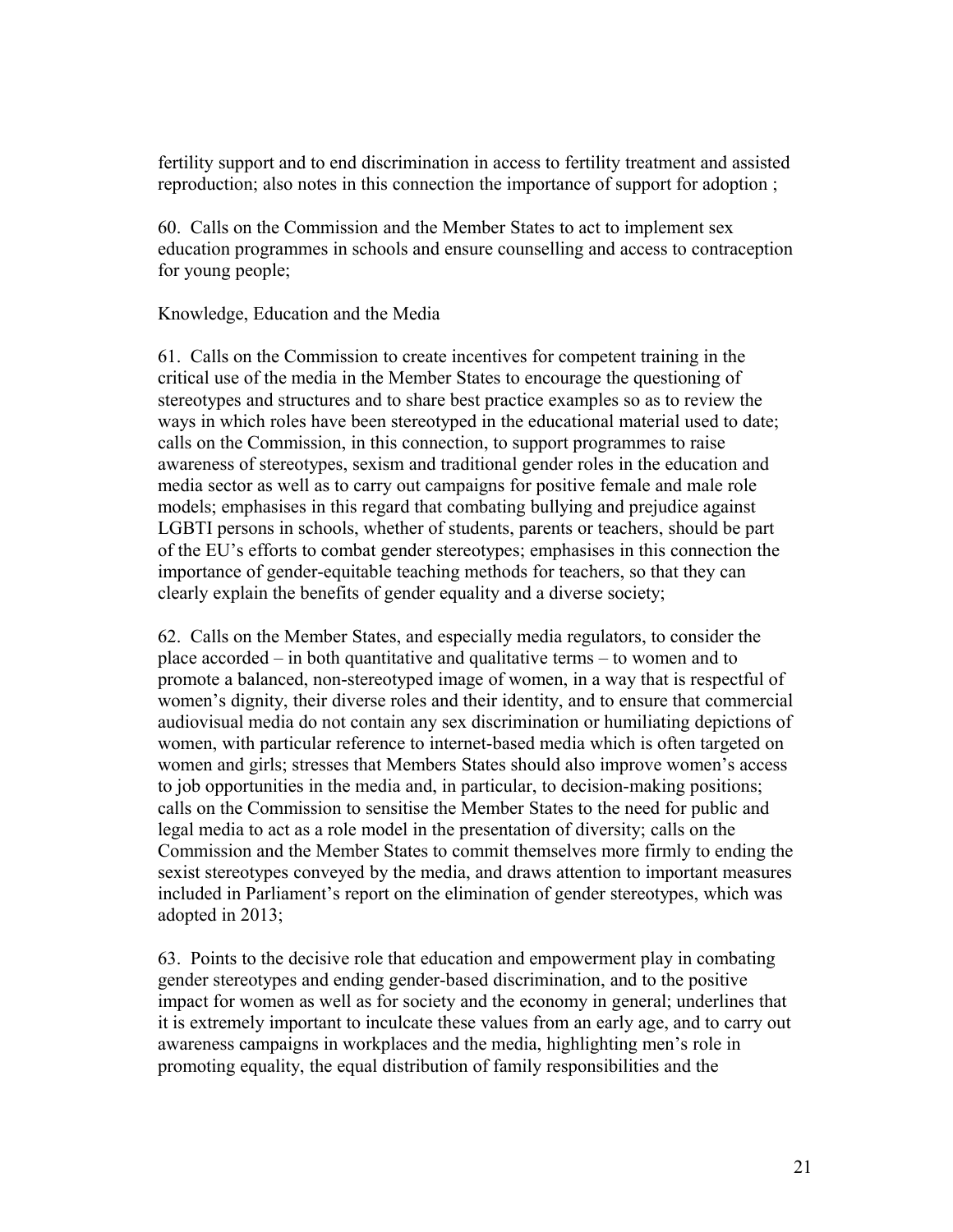achievement of work-life balance;

64. Stresses that compliance with gender equality should be considered a criterion for all EU-funded culture, education, and research programmes, and asks the Commission to include a specific area of gender research within the Horizon 2020 programme;

65. Instructs the Commission to conduct a study of the everyday impact of gender portrayal in public life, the media and educational institutions, focusing in particular on bullying at school, hate speech and gender-based violence;

66. Calls on the Commission to support campaigns and initiatives to promote the active participation of citizens in society, especially for women and women migrants;

# The wider world

67. Asks the Commission to ensure that European development cooperation follows an approach that is based on human rights, particularly stressing gender equality, training for women, combating all forms of violence against women, and eradicating child labour; underscores that universal access to health, in particular sexual and reproductive health and the associated rights, is a fundamental human right, and emphasises the right to voluntarily access family planning services, including safe and legal abortion-related care, and information and education for reducing maternal and infant mortality and eliminating all forms of gender-based violence, including female genital mutilation, child, early and forced marriage, gendercide, forced sterilisation and marital rape;

68. Underscores that it is absolutely necessary to integrate the gender perspective in all elements of food safety programming, because women are responsible for 80 % of agriculture in Africa;

69. Calls on the Commission, in the Enlargement and Neighbourhood Policy and in the fields of development cooperation, trade and diplomatic relations, to work for the introduction of a standard that defines women's rights as a human right and makes respect for this right mandatory and part of structured dialogues in all EU partnerships and bilateral negotiations; emphasises the importance of participatory collaboration with all stakeholders, especially with women's rights organisations and civil society organisations and local and regional government associations in the context of development cooperation; urges the Commission to recognise that placing girls at the forefront of global development delivers a framework for ensuring that girls' human rights are respected, promoted and fulfilled, and calls for the inclusion of the 'Girl Declaration' and its aims at the heart of the post-2015 gender equality strategy; stresses the importance of conducting information and awareness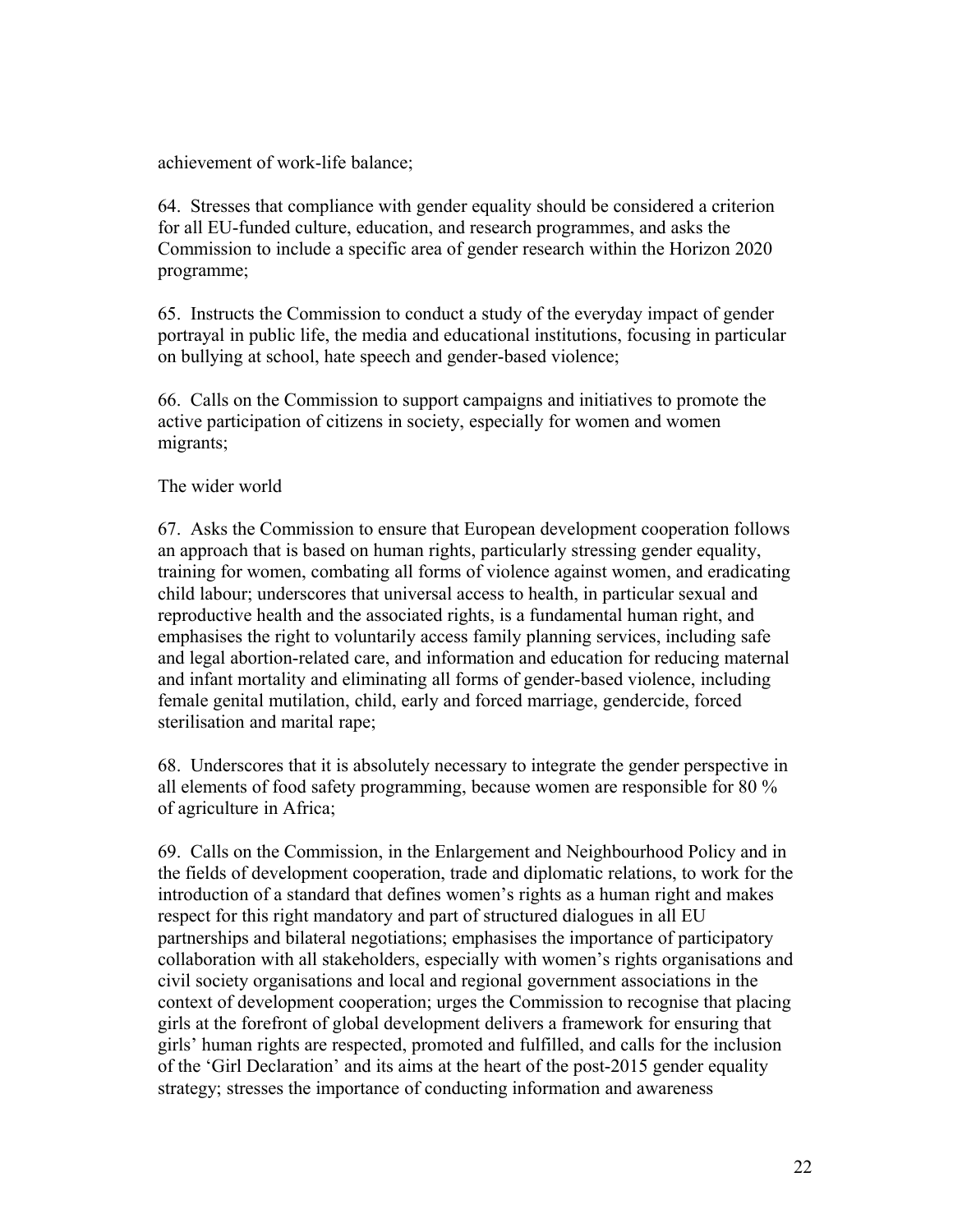campaigns in communities where gender-based human rights violations are practised;

70. Calls on the Commission to promote the establishment of an action plan based on UN Security Council Resolutions 1325 and 1820 on women, peace and security, by the Member States; reminds the international community of the necessary safeguards for women and girls, notably protection against rape used as a weapon of war and forced prostitution; strongly condemns the continued use of sexual violence against women as a weapon of war; stresses that more needs to be done to ensure respect for international law, protection of victims, and access to medical and psychological support for women and girls abused in conflicts;

71. Urges that the provision of humanitarian aid by the EU and the Member States should not be subject to restrictions imposed by other partner donors regarding necessary medical treatment, including access to safe abortion for women and girls who are victims of rape in armed conflicts;

72. Stresses the importance of a gender-sensitive asylum and migration policy, the recognition of the threat of genital mutilation as a reason for asylum, and the development of appropriate guidelines and coordination of best practice examples; emphasises in this connection the indispensability of an individual right to stay, as otherwise there is an imbalance of power, with particular reference to migrant women in cases of domestic violence; calls on the Commission to assess and identify specific actions that can ensure that women asylum-seekers' rights are strengthened and fully respected throughout the asylum procedure;

73. Calls on the Commission to gather gender-specific data with a view to conducting an impact assessment for women in the areas of climate, environment and energy policy;

74. Points out that although there are gender advisers in both the military and the civil crisis management missions in which the EU takes part, the number of women involved in operations and missions at all levels of decision-making and in the negotiations for peace and reconstruction processes still needs to be increased; insists that there should be a dedicated girls' and women's rights and gender equality strategy for each mission; further considers that a specific gender equality chapter needs to be rooted in the next EEAS Human Rights Action Plan; stresses in this connection the importance of continuous and intensive cooperation between the Committee on Women's Rights and Gender Equality and the EEAS;

Institutional mechanisms and gender mainstreaming

75. Calls on the Commission to promote the use of gender mainstreaming, gender budgeting and gender impact assessment in all areas and for each legislative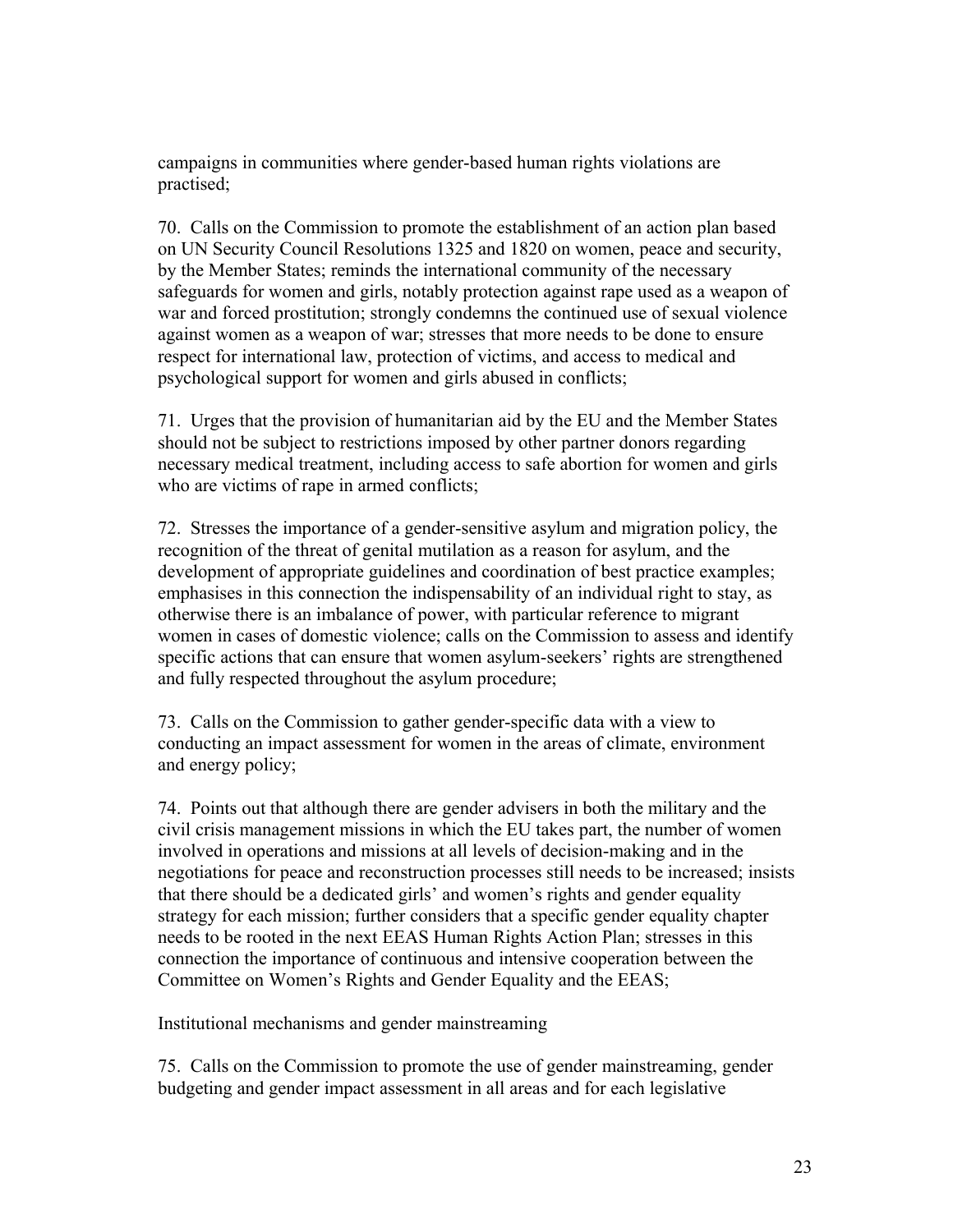proposal at all levels of governance, and thus ensure specific gender equality targets; asks the Court of Auditors also to incorporate the gender perspective when assessing the execution of the Union budget; asks Member States similarly to introduce the gender dimension in their budgets in order to analyse government programmes and policies, their impact on the allocation of resources and their contribution to equality between men and women;

76. Calls on the Commission also to encourage cooperation between Member States, women's rights organisations and the social partners;

77. Stresses the importance of adequate funding for national gender equality and anti-discrimination bodies; calls on the Commission to monitor closely the effectiveness of national complaint bodies and procedures in the implementation of gender equality directives; calls in this connection also on the Commission to support the implementation of the European Charter for equality of women and men in local life and the continuity of NGOs, in particular women's rights organisations and other organisations working on gender equality issues, through adequate and predictable financial assistance; calls in this connection also for continued financial support for the Daphne programme and for its profile to be maintained in order to continue to allow, in particular, women's rights organisations on the ground in the Member States to combat violence against women;

78. Stresses the importance of the partnership between the Commission and Parliament, and therefore proposes that the Commissioner for Justice, Consumers and Gender Equality submit an annual progress report in oral and written form to the Committee on Women's Rights and Gender Equality - from the perspective both of the Commission and of Member States and adopting a country-specific approach in reporting with specific information on each Member State - on the objectives set out in the strategy;

79. Calls on the Commission to collaborate with the Parliament and the Council and to call an annual EU summit for gender equality and women's rights, to identify progress made, and to make renewed commitments;

> o o o

80. Instructs its President to forward this resolution to the Council, the Commission and the governments of the Member States.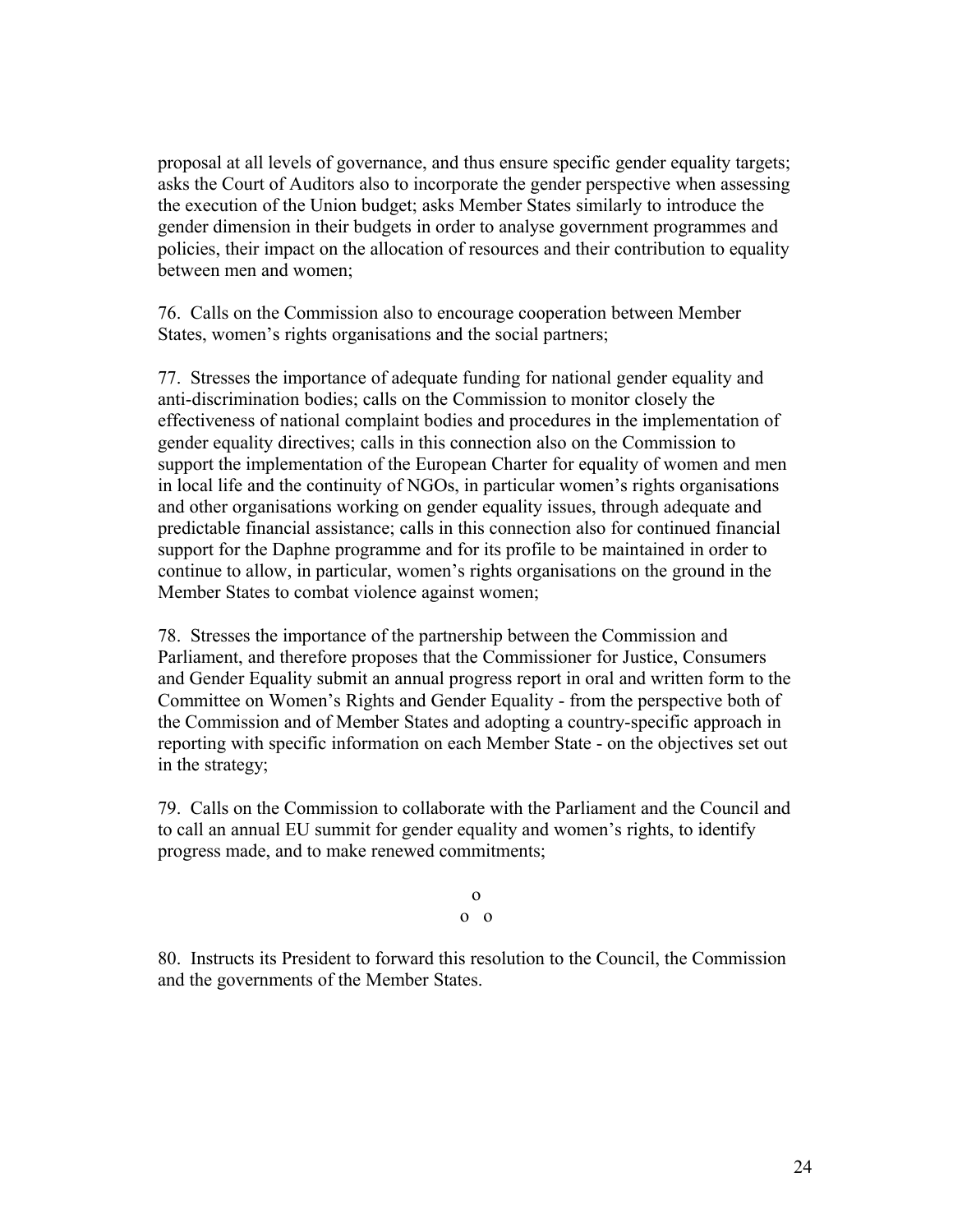[\(1\)](http://www.europarl.europa.eu/sides/getDoc.do?pubRef=-//EP//TEXT+TA+P8-TA-2015-0218+0+DOC+XML+V0//EN#ref_1_1) OJ L 181, 29.6.2013, p. 4.

- [\(2\)](http://www.europarl.europa.eu/sides/getDoc.do?pubRef=-//EP//TEXT+TA+P8-TA-2015-0218+0+DOC+XML+V0//EN#ref_1_2) OJ L 224, 6.9.2003, p. 1.
- [\(3\)](http://www.europarl.europa.eu/sides/getDoc.do?pubRef=-//EP//TEXT+TA+P8-TA-2015-0218+0+DOC+XML+V0//EN#ref_1_3) OJ L 315, 14.11.2012, p. 57.
- [\(4\)](http://www.europarl.europa.eu/sides/getDoc.do?pubRef=-//EP//TEXT+TA+P8-TA-2015-0218+0+DOC+XML+V0//EN#ref_1_4) OJ L 338, 21.12.2011, p. 2.
- [\(5\)](http://www.europarl.europa.eu/sides/getDoc.do?pubRef=-//EP//TEXT+TA+P8-TA-2015-0218+0+DOC+XML+V0//EN#ref_1_5) OJ L 101, 15.4.2011, p. 1.
- [\(6\)](http://www.europarl.europa.eu/sides/getDoc.do?pubRef=-//EP//TEXT+TA+P8-TA-2015-0218+0+DOC+XML+V0//EN#ref_1_6) OJ L 180, 15.7.2010, p. 1.
- [\(7\)](http://www.europarl.europa.eu/sides/getDoc.do?pubRef=-//EP//TEXT+TA+P8-TA-2015-0218+0+DOC+XML+V0//EN#ref_1_7) OJ L 68, 18.03.10, p. 13.
- [\(8\)](http://www.europarl.europa.eu/sides/getDoc.do?pubRef=-//EP//TEXT+TA+P8-TA-2015-0218+0+DOC+XML+V0//EN#ref_1_8) OJ L 204, 26.7.2006, p. 23.
- [\(9\)](http://www.europarl.europa.eu/sides/getDoc.do?pubRef=-//EP//TEXT+TA+P8-TA-2015-0218+0+DOC+XML+V0//EN#ref_1_9) OJ L 348, 28.11.1992, p. 1.
- [\(10\)O](http://www.europarl.europa.eu/sides/getDoc.do?pubRef=-//EP//TEXT+TA+P8-TA-2015-0218+0+DOC+XML+V0//EN#ref_1_10)J C 130, 30.4.2011, p. 4.
- [\(11\)A](http://www.europarl.europa.eu/sides/getDoc.do?pubRef=-//EP//TEXT+TA+P8-TA-2015-0218+0+DOC+XML+V0//EN#ref_1_11)nnex to Council conclusions of 7 March 2011.

[\(12\)O](http://www.europarl.europa.eu/sides/getDoc.do?pubRef=-//EP//TEXT+TA+P8-TA-2015-0218+0+DOC+XML+V0//EN#ref_1_12)J C 166, 3.7.1995, p. 92.

[\(13\)O](http://www.europarl.europa.eu/sides/getDoc.do?pubRef=-//EP//TEXT+TA+P8-TA-2015-0218+0+DOC+XML+V0//EN#ref_1_13)J C 320 E, 15.12.2005, p. 247.

[\(14\)O](http://www.europarl.europa.eu/sides/getDoc.do?pubRef=-//EP//TEXT+TA+P8-TA-2015-0218+0+DOC+XML+V0//EN#ref_1_14)J C 348 E, 21.12.2010, p. 11.

- [\(15\)O](http://www.europarl.europa.eu/sides/getDoc.do?pubRef=-//EP//TEXT+TA+P8-TA-2015-0218+0+DOC+XML+V0//EN#ref_1_15)J C 341 E, 16.12.2010, p. 35.
- [\(16\)T](http://www.europarl.europa.eu/sides/getDoc.do?pubRef=-//EP//TEXT+TA+P8-TA-2015-0218+0+DOC+XML+V0//EN#ref_1_16)exts adopted, [P7\\_TA\(2011\)0085.](http://www.europarl.europa.eu/sides/getDoc.do?type=TA&reference=P7-TA-2011-0085&language=EN)
- $(17)$ Texts adopted, P7\_TA $(2012)0069$ .
- [\(18\)T](http://www.europarl.europa.eu/sides/getDoc.do?pubRef=-//EP//TEXT+TA+P8-TA-2015-0218+0+DOC+XML+V0//EN#ref_1_18)exts adopted, [P8\\_TA\(2015\)0050.](http://www.europarl.europa.eu/sides/getDoc.do?type=TA&reference=P8-TA-2015-0050&language=EN)
- [\(19\)T](http://www.europarl.europa.eu/sides/getDoc.do?pubRef=-//EP//TEXT+TA+P8-TA-2015-0218+0+DOC+XML+V0//EN#ref_1_19)exts adopted, [P7\\_TA\(2013\)0375.](http://www.europarl.europa.eu/sides/getDoc.do?type=TA&reference=P7-TA-2013-0375&language=EN)
- $(20)$ Texts adopted, P7\_TA $(2013)0074$ .
- [\(21\)O](http://www.europarl.europa.eu/sides/getDoc.do?pubRef=-//EP//TEXT+TA+P8-TA-2015-0218+0+DOC+XML+V0//EN#ref_1_21)J C 236 E, 12.8.2011, p. 79.
- $(22)$ Texts adopted, P7\_TA $(2013)0073$ .
- $(23)$ Texts adopted, P7\_TA $(2013)0045$ .
- $(24)$ Texts adopted, P7\_TA $(2012)0225$ .
- [\(25\)T](http://www.europarl.europa.eu/sides/getDoc.do?pubRef=-//EP//TEXT+TA+P8-TA-2015-0218+0+DOC+XML+V0//EN#ref_1_25)exts adopted, [P7\\_TA\(2013\)0488.](http://www.europarl.europa.eu/sides/getDoc.do?type=TA&reference=P7-TA-2013-0488&language=EN)
- $(26)$ Texts adopted, P7\_TA $(2014)0126$ .
- $(27)$ Texts adopted, P7\_TA $(2014)0128$ .
- [\(28\)C](http://www.europarl.europa.eu/sides/getDoc.do?pubRef=-//EP//TEXT+TA+P8-TA-2015-0218+0+DOC+XML+V0//EN#ref_1_28)ommission report on progress on equality between women and men 2012 (SWD(2013)0171), p. 8.
- [\(29\)V](http://www.europarl.europa.eu/sides/getDoc.do?pubRef=-//EP//TEXT+TA+P8-TA-2015-0218+0+DOC+XML+V0//EN#ref_1_29)iolence against women: an EU-wide survey. Main results report by FRA, pp. 83-84 and 92-93.
- [\(30\)V](http://www.europarl.europa.eu/sides/getDoc.do?pubRef=-//EP//TEXT+TA+P8-TA-2015-0218+0+DOC+XML+V0//EN#ref_1_30)iolence against women: an EU-wide survey. Main results report by FRA, p. 87
- [\(31\)V](http://www.europarl.europa.eu/sides/getDoc.do?pubRef=-//EP//TEXT+TA+P8-TA-2015-0218+0+DOC+XML+V0//EN#ref_1_31)iolence against women: an EU-wide survey. Main results report by FRA, p. 96.